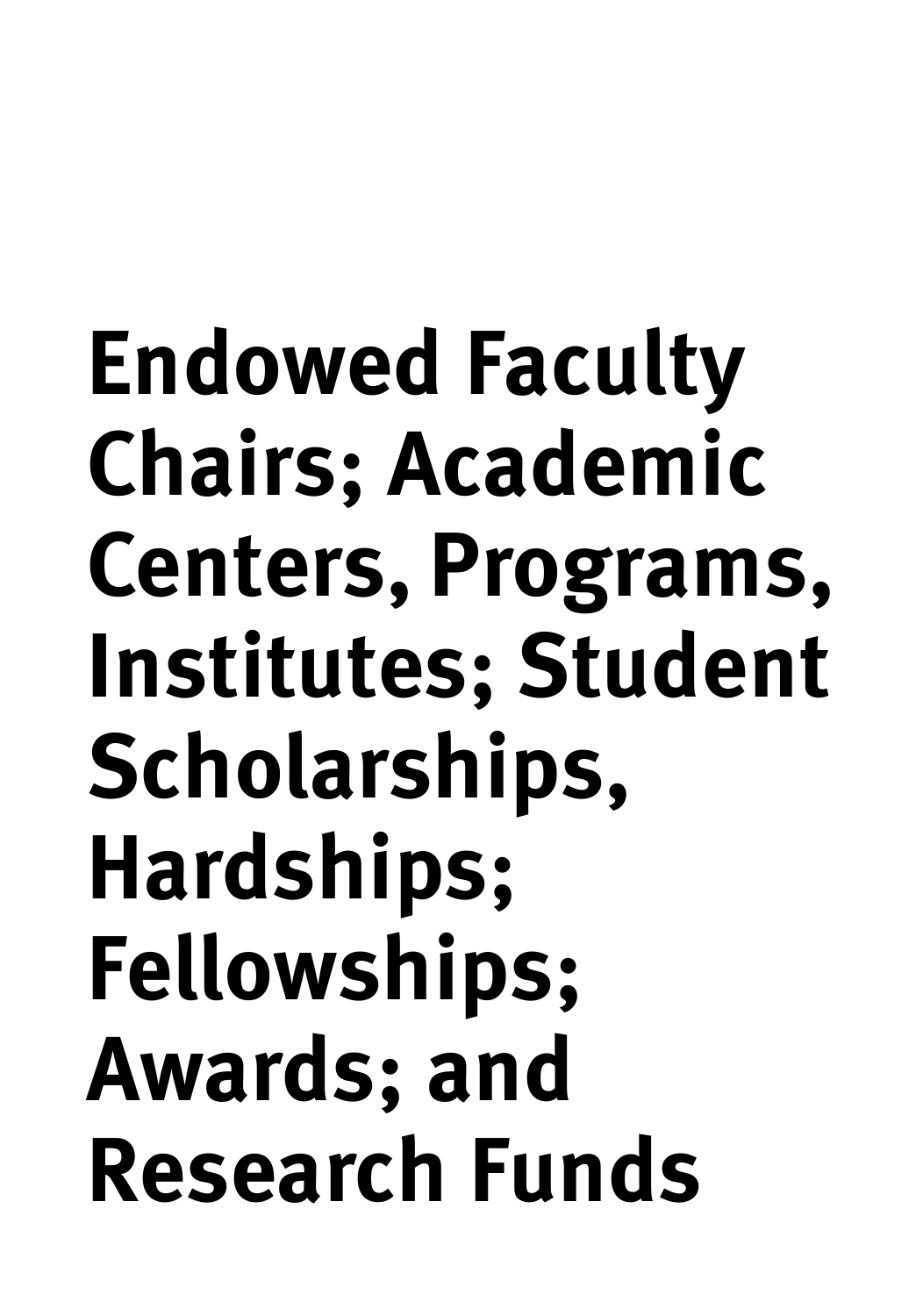## **Endowed Faculty Chairs**

## Faculty of Medicine

Raja N. Khuri Deanship for the Faculty of Medicine Iskandar & Olina Haurani Visiting Professorship in Medicine Azeez and Marie El-Khoury Professorship in Ophtalmology The Pillar Genomics Institute of Precision Medicine Endowed Chair

#### Maroun Semaan Faculty of Engineering and Architecture

Mohammed Abdulmohsin Al-Kharafi Chair in Engineering: Harajli, Mohamad Al Mu'allim Mohamed Awad Binladin Chair in Architecture in the Islamic World: Damluji, Salma

Dar Al-Handasah (Shair & Partners) Endowed Professorship in MSFEA: El-Fadel, Mutasem The Qatar Chair for Energy Studies: Ghaddar, Nesreene

#### Suliman S. Olayan School of Business

Coca-Cola Chair in Marketing The Abdul Aziz Al-Sagar Chair in Finance Kamal Shair Chair in Leadership at OSB Husni Ahmed Sawwaf Chair in Business and Management: Osman, Ibrahim Sheikh Said Himadeh Distinguished Visiting Professorship

#### Faculty of Arts and Sciences

Michael Atiyah Chair in Mathematical Sciences Mamdouha El-Sayed Bobst Visiting Professorship: BouJaoude, Saouma Alfred H. Howell Chair in History and Archaeology Margaret Weyerhaeuser Jewett Chair of Arabic: Baalbaki, Ramzi Sheikh Zayed Bin Sultan Al-Nahyan Chair of Arab and Islamic Studies: Orfali, Bilal Edward W. Said Endowed Chair in American Studies Mary Fox Whittlesey Visiting Professorship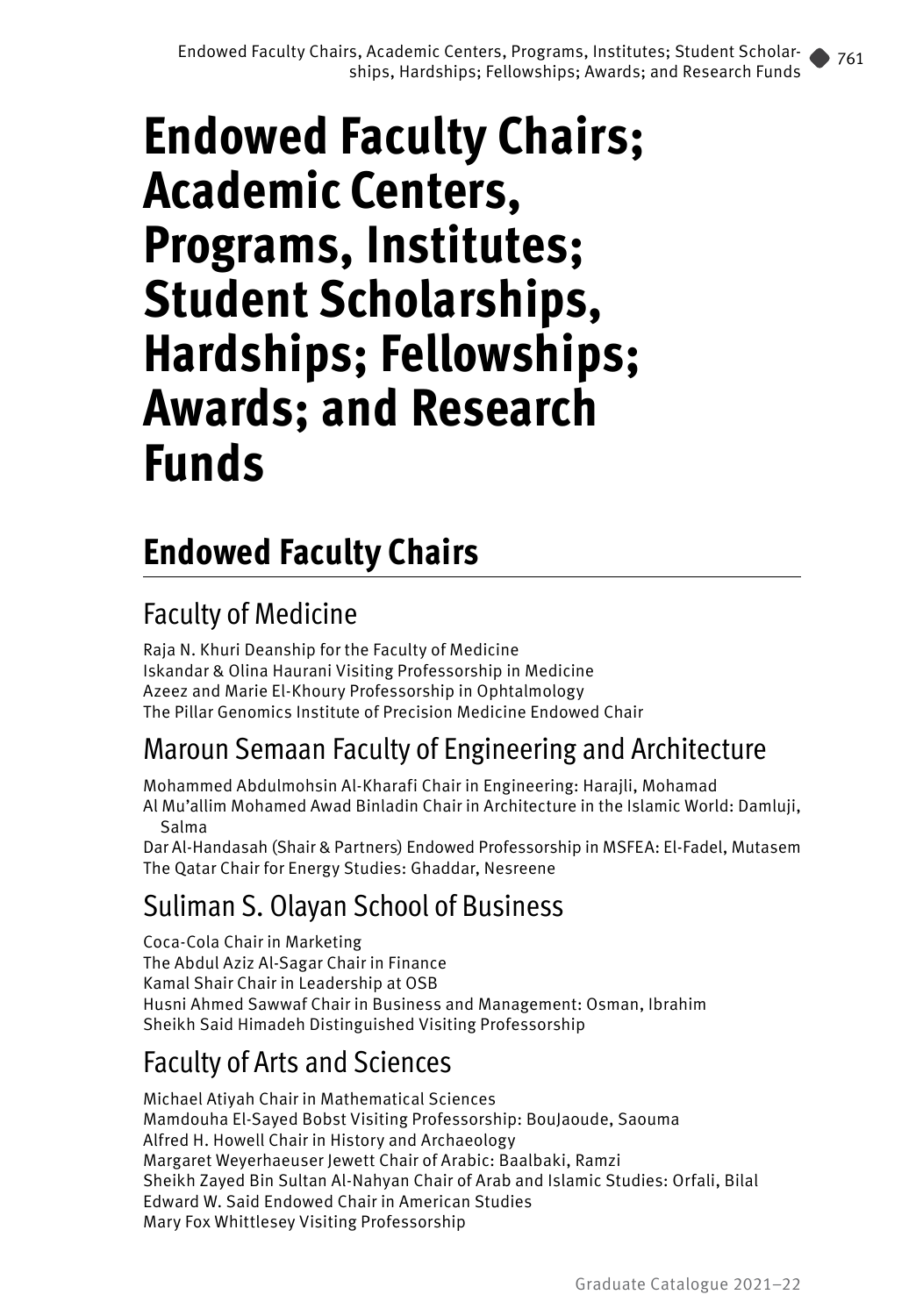Philippe Jabre Endowed Professorship in Art History and Curating The Altaf S. Al Sabah Visiting Chair in Women and Societal Development Studies Constantine H. and Bonnie Issidorides Chair in Organic Chemistry: Haddadin, Makhlouf Jabre-Khawarizmi Endowed Chair in Arabic and Islamic Science: Saliba, George The Mohammad Atallah Chair for Ethics : Haydar, Bashshar Mamdouha El-Sayed Bobst Deanship of the Faculty of Arts and Sciences: Nadia El Cheikh

#### Faculty of Health Sciences:

Gangarosa Family Endowed Chair for Safe Water and Sanitation

## **Academic Centers, Programs, and Institutes**

#### Office of the Provost

Asfari Institute for Civil Society and Citizenship Center for Advanced Mathematical Sciences (CAMS) Center for Civic Engagement and Community Service (CCECS) Center for Teaching and Learning Continuing Education Center Farouk Jabre Center for Arabic and Islamic Science and Philosophy Issam Fares Institute for Public Policy and International Affairs Munib and Angela Masri Institute of Energy and Natural Resources Nature Conservation Center Palestine Land Studies Center

## Faculty of Agricultural and Food Sciences

Advancing Research Enabling Communities Center (AREC) Environment and Sustainable Development Unit (ESDU)

### Faculty of Arts and Sciences

Anis K. Makdisi Program in Literature Center for Arab and Middle Eastern Studies (CAMES) Center for Arts and Humanities Center for Languages Research and Teaching Institute of Financial Economics Prince Alwaleed Bin Talal Bin Abdulaziz Alsaud Center for American Studies and Research (CASAR) Science and Mathematics Education Center (SMEC) The Writing Center

#### Faculty of Health Sciences

Center for Public Health Practice Center for Research on Population & Health Knowledge-to-Policy Center

### Faculty of Medicine

Abu-Haidar Neurology and Behavioral Science Center Children's Cancer Institute Children's Heart Center Clinical Research Institute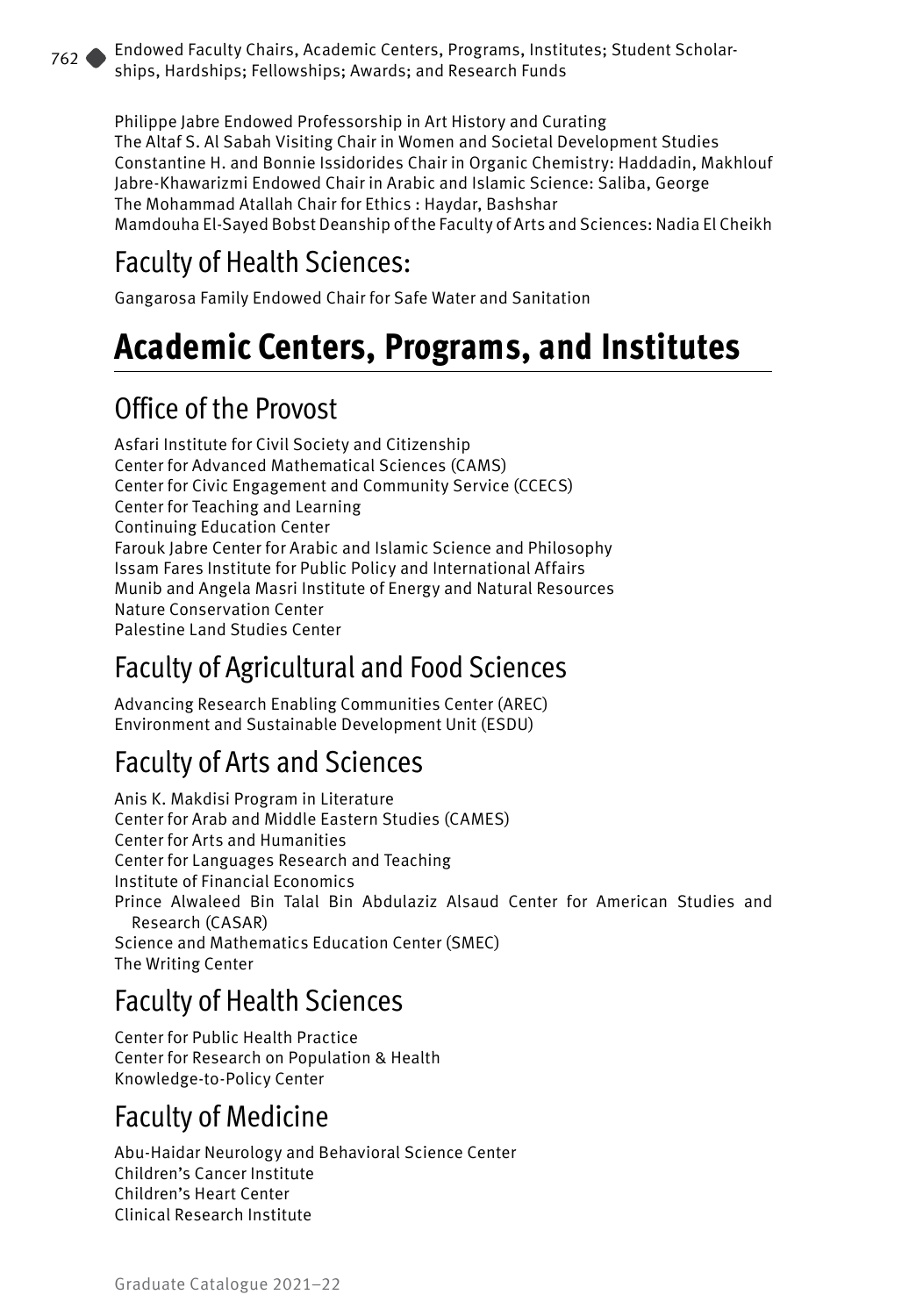Hamdi Al Zaim Interstitial Lung Disease Outpatient Center Health & Wellness Center Naef K. Basile Cancer Institute Nehme and Therese Tohme Multiple Sclerosis Center Pillar Genomics Institute of Precision Medicine Salim El-Hoss Bioethics and Professionalism Program Women's Health Center Wound Care Center

#### Maroun Semaan Faculty of Engineering and Architecture

Munib and Angela Masri Institute of Energy and Natural Resources

#### Suliman S. Olayan School of Business

Center for Inclusive Business and Leadership for Women Samih Darwazah Center for Innovation Management and Entrepreneurship

### Multidisciplinary and Inter-faculty

Center for Systematic Reviews on Health Policy and Systems Research Charles Hostler Student Center Evidence-Based Healthcare Management Unit Global Health Institute Kadifa Family Computer Science and Engineering (CSE) Program Fund Talal and Madiha Zein AUB Innovation Park (Zein AUB iPark)

## **Scholarships and Hardship Grants**

The scholarships listed below have been made available to needy and deserving students through the generosity of alumni and friends of the university. Many of them represent the income from endowed funds which in some cases are supplemented by an additional grant. A student requesting aid does not apply to a particular fund but is considered for all awards administered by the university for which the student is qualified.

Active Donor Funded Scholarships 150 for 150 Endowed Scholarship A Giving Hand and Hope - M. Nassif et Fils Scholarship A. Hawi Scholarship A. Karim and Soraya El Cheikh Endowed Scholarship A. Sayour-Greek Orthodox Scholarship A.G. Massabki Scholarship A.M. Rabbat Endowed Scholarship A.M. Students Scholarship Abdallah and Samia Tamari Foundation Endowed Scholarship Abdallah Darwiche Scholarship Abdallah Youssef Lahoud Endowed Scholarship Abdel Rahman Tabbara Scholarship Abdul Aziz Al-Bahar Scholarship Abdul Ghani and Hanan Kibbi Scholarship Abdul Ghani and Inayat Hammour Endowed Scholarship Abdul Halim Jabre Memorial Scholarship Abdul Mohsen Al-Qattan Endowed Scholarship Abdul Rahman Al Azem Scholarship Fund Abdullah Osseiran Memorial Endowed Scholarship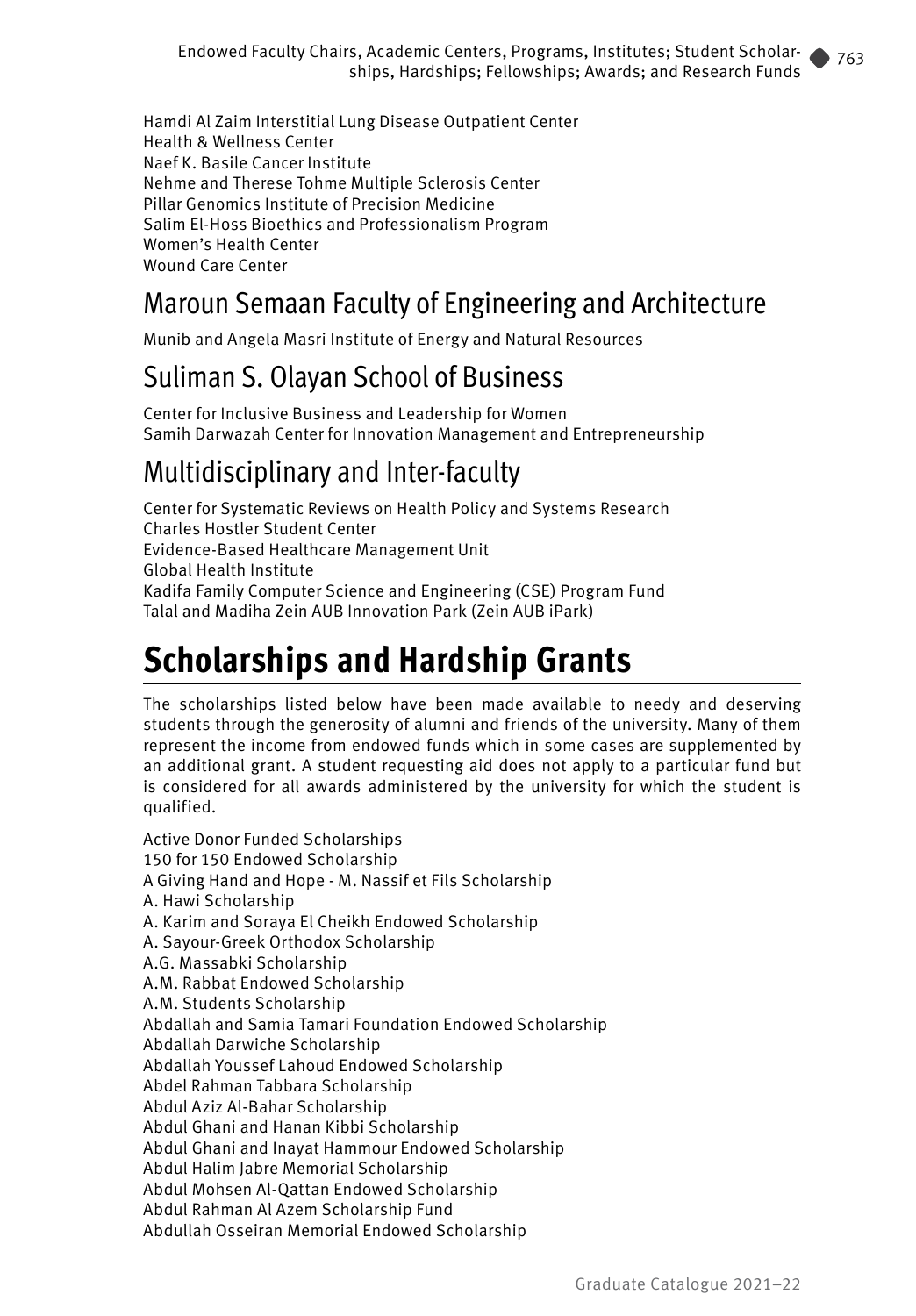AbdulMalik and Daed Al-Hamar Scholarship AbdulMalik Yousuf Al-Hamar Memorial Scholarship Abdulrahman Mohamad Al Bahar Scholarship ACTS Scholarship Adham El Khalil Scholarship Adib Bassatne Scholarship for Medical Students Adib Kouteili Scholarship Adnan and Samia Dandan Scholarship Advancement Scholarship Agnes Varis Endowed Scholarship Ahmad Abdul Jabbar Endowed Scholarship Fund Ahmad Abu Ghazaleh Scholarship Ahmad and Shirine El Khatib Endowed Scholarship Ahmad S. El-Khalidy Endowed Scholarship Ahmad S. Zaabri Endowed Scholarship Ahmad Shamsuddin Memorial Endowed Scholarship Aida Ashur Hannun Endowed Scholarship Ajialouna Scholarship Akram Miknas Scholarship Al Maymouna Tanmia Scholarship Al Reem Marble Scholarship Al-Anoud Afif Al-Mahmassani Scholarship Alarab Education Foundation Scholarship Albert and Loreen Rihani Endowed Scholarship Ali Abdallah Jammal Memorial Scholarship Ali and Layla Nsouli Scholarship Ali and Leila Makki Scholarship Ali El-Bachir Scholarship Ali Ghandour Endowed Scholarship Ali Ghandour Scholarships Ali Hojeij Scholarship Ali Nesr Educational Program (ANEP) Fund AlJaber Engineering Scholarship ALMA Scholarship for Medical Students Alsaad General Contracting Endowed Scholarship Alumni Class Reunion Endowed Scholarship Alya A. Al-Katami Scholarship Amal and Farouk K. Jabre Endowed Scholarship Fund Andre Antoine Merab Memorial Endowed Scholarship Andre Antoine Merab Memorial Scholarship Angela Jurdak Khoury Endowed Scholarship Angela Jurdak Khoury Endowed Scholarship Fund Anis A. Bibi Memorial Scholarship Fund Anis B. & Mima Malouf Endowed Scholarship Anis Bibi Endowed Scholarship Anis Mouasher Memorial Scholarship Annette and Nabil Habayeb Endowed Scholarship Anthony Bing Scholarship Anthony E. Mansour Endowed Scholarship Antoine Saad Hamra Memorial Endowed Scholarship Fund Arab Fund for Economic and Social Development Scholarship for Syrian Students Arabia Insurance Nabih Faris Memorial Endowed Scholarship Archak & Maroun Senekjian Scholarship Fund AREC '82 Endowed Fund AREC '78 And Friends Endowed Scholarship Fund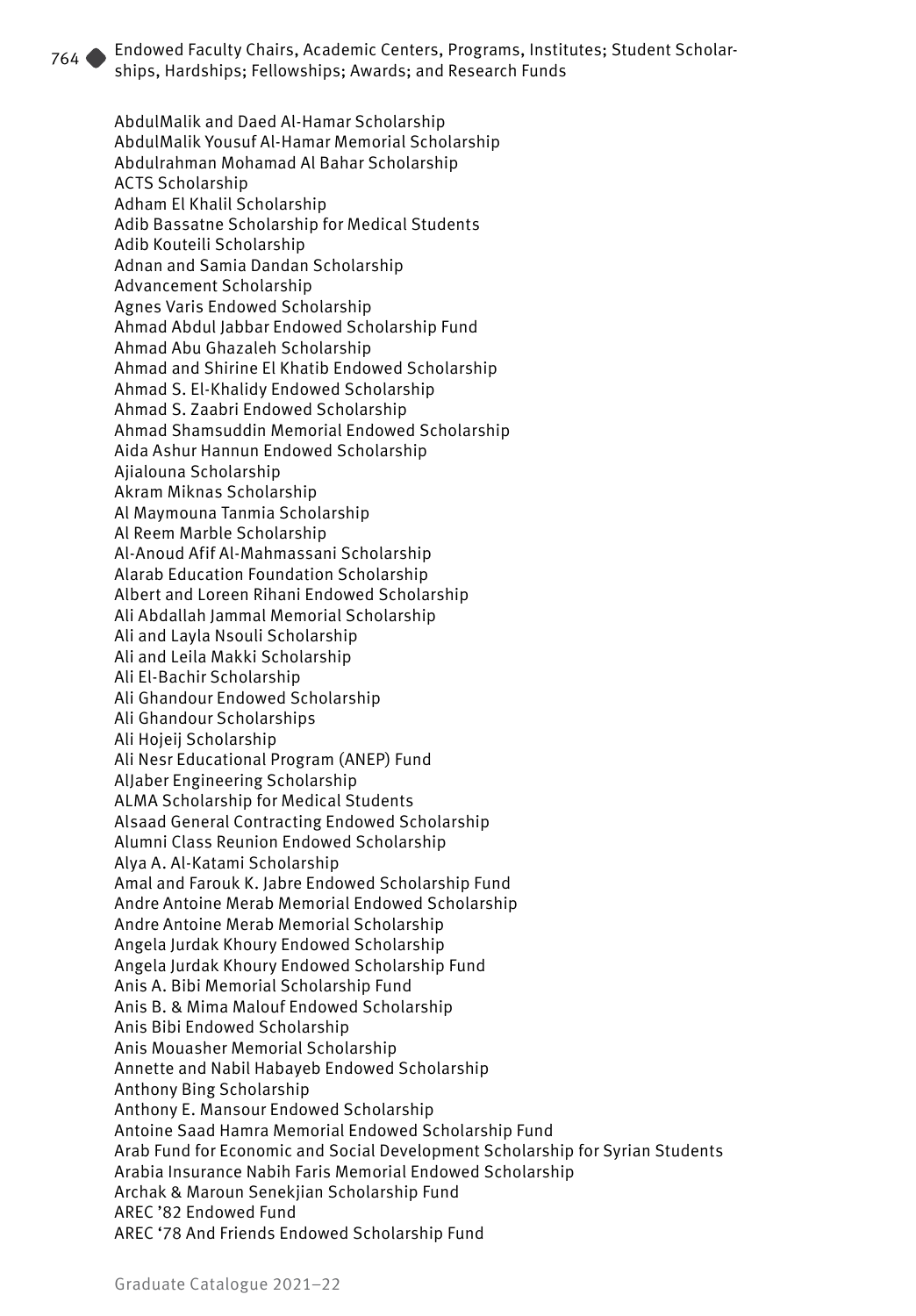AREC '80 Endowed Scholarship AREC 80 Student Hardship Fund Areen Projects Scholarship Fund Asfari Foundation Solidarity Scholarship ATFL Scholarship in the name of Joseph J. Jacobs AUB Alumni Association of North America AUB Alumni At NPCC Abu Dhabi Scholarship AUB Alumni Club of Jordan Scholarship Fund AUB Alumni Development Scholarship AUB Alumni Student Scholarship AUB Emergency Fund - Student Aid AUB Faculty & Staff Scholarship Fund AUB Fine & Performing Arts Endowed Fund AUB Scholarship Fundraising Committee Endowed Scholarship AUB UNRWA-EU Scholarship AUB Women Centennial Fund AUB4Students Scholarship Avicenna Scholarship Awni Toukan Endowed Scholarship Ayman Taji Farouki Scholarship Fund Azeez & Saleemeh Shaheen Scholarship Fund Aziz Stephan Scholarship Aznive Etinoff Memorial Scholarship Bana and Nabil Hilal Scholarship Bana Hilal Endowed Scholarship Bank Audi Scholarship BAPCO Endowed Scholarship Barakat-Sawabini Endowed Scholarship Fund Bashar Hassan Khayat Memorial Endowed Scholarship Bassel Michel Bayoud Scholarship Bechara Raad (EE 89) and Yen Fong Raad Scholarship BFL Group Scholarship Bliss Memorial Scholarship BLOM Bank Scholarship for Business Students Boodai Endowed Scholarship Fund Boutros and Ziad Noujaim Scholarship Burhan Beidas and Oussama Aboughazale Scholarship C. R. Whittlesey Memorial Scholarship C.A.T. Group Scholarships C.R. Whittlesey Memorial Scholarship C.V. Starr Endowed Scholarship Fund Carmen and Ray Debbane Scholarship Carole and Abdullah Al-Hobayb Scholarship Catalyst Foundation Scholarship CCC Palestinian Students Scholarship CCE' 95 Scholarship Chalhoub Group Scholarship Charles Hagopian Endowed Scholarship Charles J. Hinkaty Scholarship Charles Saleh and Mary Haddad Saleh Endowed Scholarship Chartouni Scholarship Chinyeh Hostler Endowed Scholarship Christa Maria and Maria Nour Makzoume Scholarship Clapp-Constan Endowed Scholarship

Class of MD 89 Endowed Scholarship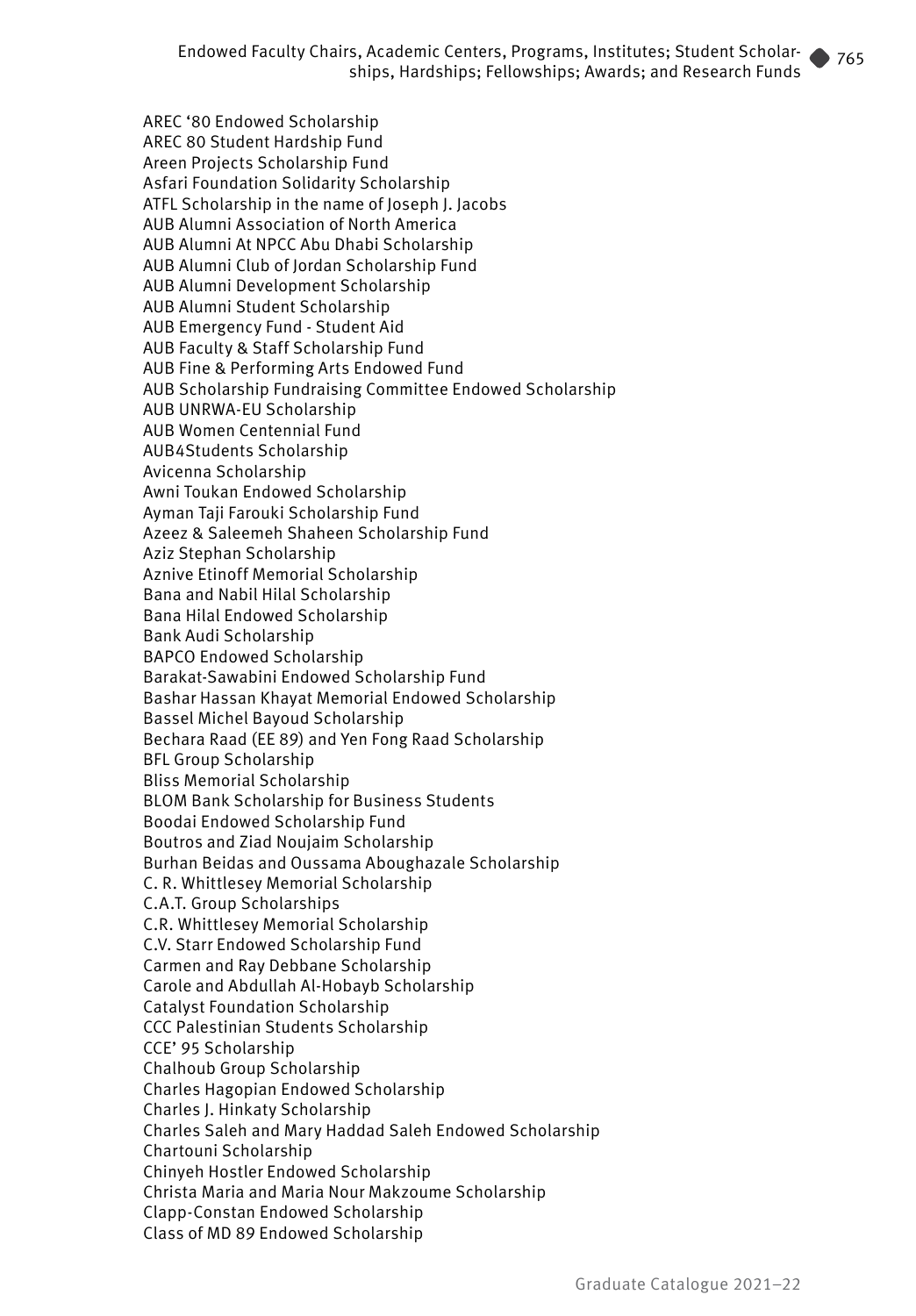Cleartag-Mirum Endowed Scholarship Computer Science Alumni Chapter Endowed Scholarship Constantine Zurayk Endowed Scholarship Daniel & Emily Oliver Endowed Scholarship Daniel Bliss Scholarship Dar Al Wafaa Scholarship David A. Fuleihan Endowed Scholarship David S. Dodge Arabic Fund David S. Dodge Endowed Scholarship Dean Robert Najemy Endowed Scholarship Dina and Karim Chams Eddine Scholarship Diraar Y. Alghanim Scholarship Fund Donald C. Platten Scholarship Doris Dodge Endowed Scholarship Dorothy H. Rogers Memorial Endowed Scholarship Douma Ladies Charitable Society Endowed Scholarship Dr. Abderrahman Samih Toukan Scholarship Dr. Abdulla Al-Thani Scholarship Dr. Adnan and Mrs. Vesta Dajani Endowed Scholarship Dr. Afif and Mrs. Zamzam Abdulwahab Scholarship Dr. Albert Kuran Dubai Alumni Endowed Scholarship Dr. Ali Abu-Alfa and Mrs. Leila Hachicho Scholarship Dr. Ali and Rima Bazarbachi Endowed Scholarship Dr. Anne-Marie Irani Scholarship Dr. Fadlo Raji Abu-Haydar Endowed Scholarship Dr. Fady and Mrs. Roula Dalloul Sharara Endowed Scholarship Dr. Farahe Maloof Medical Endowed Scholarship Dr. Farouk S. Idriss Endowed Medical Scholarship Dr. Fawzi N. Abu-Jamra Scholarship Dr. Fuad and Alice Trabulsi Endowed Scholarship Dr. Gebran and Mrs. Salma Farah Endowed Scholarship Fund Dr. Georges Fakhoury Endowed Scholarship Dr. Ghazi S. Zaatari Scholarship for Medical Students Dr. Harry G. Dorman Scholarship Dr. Ismail and Mirna Khalil Scholarship Dr. Jamil Karsh Endowed Scholarship Dr. Jean Moadie Memorial Endowed Scholarship Dr. John I. Mirhij Scholarship Dr. Joseph Yammine Endowed Scholarship Dr. Marcel and Jane Saghir Endowed Scholarship Fund Dr. Marwan Mneimneh Scholarship Dr. Maurice H. Bisharat Endowed Scholarship Dr. Melhim Bou Alwan Scholarship Dr. Michael A. Shadid Endowed Scholarship Dr. Mohamad and Nada Haidar Endowed Scholarship Dr. Mohammad Chatah Endowed Scholarship Dr. Mohammad Yaghi Endowed Scholarship Dr. Muhammad Hijazi and Mrs. Nuha Mikdashi Endowed Scholarship Dr. Nada T. Kobeissi Endowed Scholarship Dr. Naji Sahyoun Memorial Endowed Scholarship Dr. Osama Elansari Endowed Scholarship Dr. Randa Antoun Endowed Scholarship Dr. Reem Renno Scholarship Dr. Robert A. Chahine Endowed Scholarship Dr. Saad Hamdi AlZaim and Family Endowed Scholarship

Graduate Catalogue 2021–22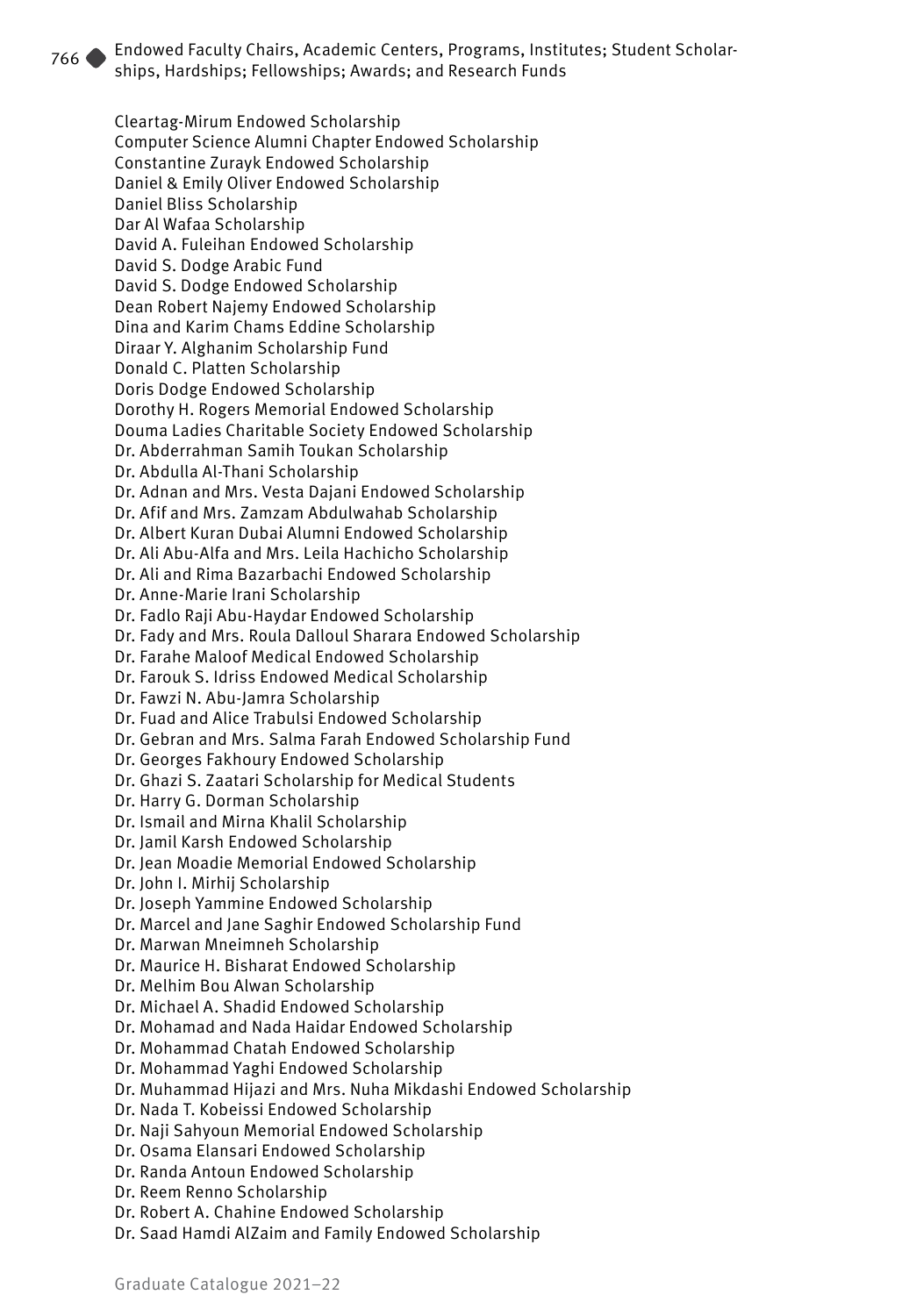Dr. Saad Hamdi AlZaim and Family Scholarship Dr. Said H. Sayegh Endowed Scholarship Dr. Salim Musalli Pasha Scholarship Dr. Sami Kabbani Endowed Scholarship Dr. Samia J. Khoury and Dr. Mohamed H. Sayegh Endowed Scholarship Dr. Samuel White Endowed Scholarship Dr. Shahrokh Mokhtari Memorial Endowed Scholarship Dr. William Carslaw Memorial Scholarship Dr. Yakub Inati Scholarship Dr. Yusuf K. Hitti Endowed Scholarship Drs. Abdullah and Daoud Sulaiman Kassir Memorial Endowed Scholarship Druze Foundation For Social Welfare Scholarship Fund E. Maxine Bruhns Endowed Scholarship Edmond Moutran Scholarship Eileen Page Medical Endowed Scholarship Eissa A. Bateh and Brothers Foundation Scholarship El Khalil Foundation Scholarship Elaine Hagopian Scholarship Elias A. Husni Endowed Scholarship Elias and Nada Doumet Scholarship Elias and Shirine Matta Endowed Scholarship Elias Aractingi Scholarship Elie Khalil Khouri Endowed Scholarship Elissar Farah and Assaad Antonios Endowed Scholarship Elsa and Stanley Kerr Scholarship EMBA Graduating Class Handoff Scholarship Emile and Helen Chartouni Endowed Scholarship Emile and Helen Murr Dabaghi Endowed Scholarship Enno and Hildegard Ercklentz Endowed Scholarship Faculty of Medicine Education Hardship Fund Fadil and Nijmeh Khalil Matta Endowed Scholarship Fadwa Nassif Taleb Endowed Scholarship FAFS 50Th Anniversary Graduate Student Endowed Fund FAFS Student Solidarity Fund Faisal AlMutawa Endowed Scholarship Farid and Hala Homsi Scholarship Farid I. Haurani Endowed Scholarship Farid Sa'd Graduate Endowed Scholarship in Science-Technology Faris S. Malouf Memorial Endowed Scholarship Farouk and Amal Jabre Endowed Scholarship Farouk Kamal Endowed Scholarship Farouk W. Agha Scholarship FAS General Scholarship Fatimah Abu-Ghazaleh Scholarship Fawwaz Ulaby and Jean Cunningham Endowed Scholarship Fawzi and Lili Farah Endowed Scholarship Faysal and May El Khalil Scholarship FEH Scholarship FFA Private Bank Scholarship Fingerprints Endowed Scholarship Fund Fouad G. Khouri Scholarship Fund Fouad Sakr Scholarship Fouani Family Scholarship Francis Asbury Palmer Scholarship Fund Francois and Jill S Hamze Endowed Scholarship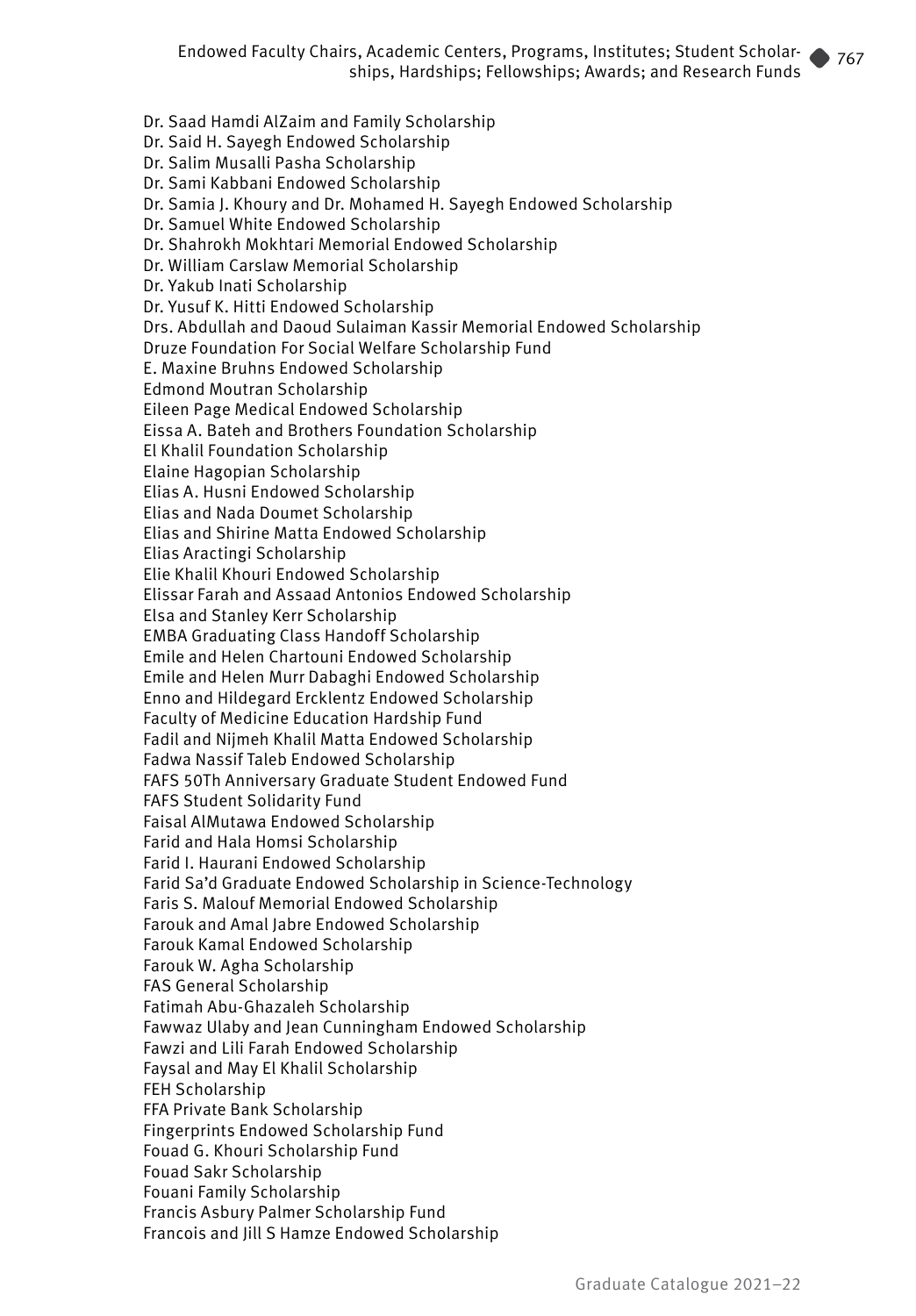Frank H. Teagle, Jr. Memorial Endowed Scholarship Friends of the AUB Museum Endowed Scholarship-in honor of Dr. Leila Badre Fuad and Noha Hamzeh Endowed Scholarship Fuad Es-Said Scholarship Fuad Muhsin Afnan Memorial Fund Fuad Nakhleh Endowed Scholarship Gaza Endowed Scholarship General Scholarship Fund General Wissam Al Hassan Endowed Scholarship in Computer and Communication Engineering General-Centennial George and Alexandra Fattouh Endowed Scholarship George and Georgette Mardelli Scholarship George and Wafaa El-Azar Scholarship George Faris Memorial Scholarship George Issa Hazbun Memorial Scholarship George K. Farah Endowed Scholarship George Salibi Scholarship Georges Makhoul Endowed Scholarship Ghassan Abou-Alfa and Eileen O'Reilly Endowed Scholarship Ghassan Al-Mahasini Scholarship Ghassan and Manal Saab Endowed Scholarship Ghassan Jdeed Scholarship Fund Gladys Brooks Endowed Scholarship Gordon H. Ward Scholarship Graduate Regional Scholarships-Ford Foundation Match H. Morton Esty Endowed Scholarship H.H. Mar Ignatius Zakka Iwas Endowed Scholarship Habib B. Yared Memorial Endowed Scholarship Habib Jaafar Scholarship Hana Jabsheh Scholarship Hanane Koteiche Scholarship Hani AboulJabine Scholarship Hani Qaddumi Foundation Scholarship Hanna Bisharat Endowed Scholarship Hanna Said Choulji Scholarship Harold B. Hoskins Endowed Scholarship Hassan Fahmy Jamal Endowed Scholarship Hassan Husseini – Eastern Province Endowed Scholarship Hassan Mohamed Halaby Endowed Scholarship Hassan Smadi Endowed Scholarship Hassib J. Sabbagh Endowed Scholarship Hazar - AUB Development Scholarship Hazel Reed Baumeister Trust Endowed Scholarship Hazimeh S. Rasi Scholarship Fund Helene Hanna Ayoub Endowed Scholarship HH Shaikh Khaled Bin Hamad Al-Thani Endowed Scholarship HH Sheikh Dr. Sultan Bin Mohamed Al Qasimi Endowed Scholarship HH Sheikh Dr. Sultan Bin Mohamed Al Qasimi Endowed Scholarship for FHS-Ford Foundation Match HH Sheikh Dr. Sultan Bin Mohamed Al Qasimi Endowed Scholarship-FAFS Hisham and Lina Jaroudi Scholarship Hisham Baalbaki and Dina Jannun Scholarship Howard W. Page Endowed Scholarship Hrayr and Marguerite Soghomonian Scholarship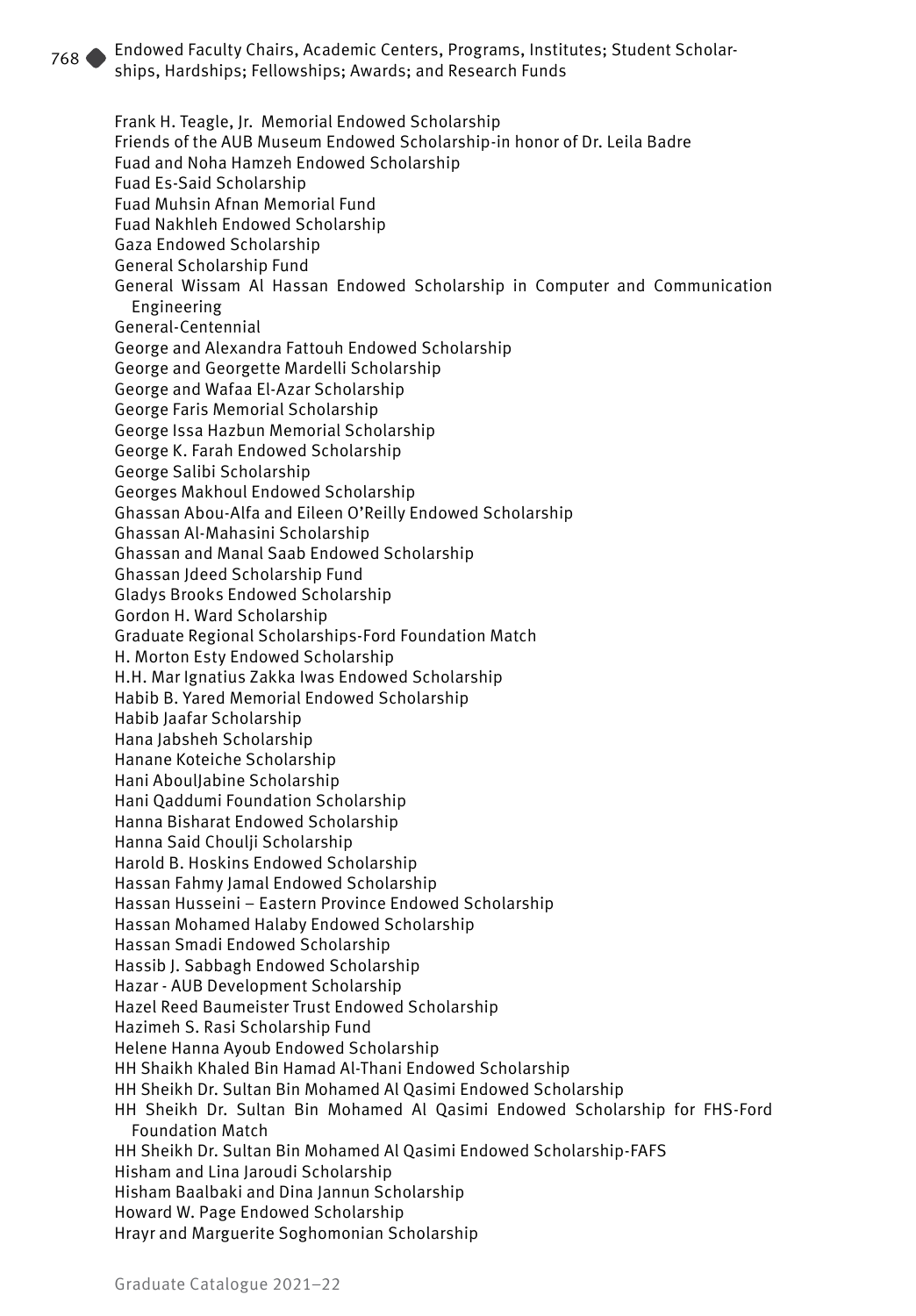HRH Prince Talal Ben Abdel Aziz Endowed Scholarship Huda Onsi Zaabri Scholarship Husni Ahmad Sawwaf Endowed Scholarship Hussein Oueini Memorial Scholarship Husson Halabi Yassir Foundation Scholarship Ibrahim Saba Saliba Scholarship IC Alumni Association - OSB Graduate Scholarship IFANCA Scholarship Ihsan Omar Baalbaki AUB Scholarship Imad Gholmieh Endowed Scholarship Imad Taher Endowed Scholarship Intermedic (Jean Farah & Co.) Sal Scholarship Isam and Awatef Soufan Scholarship Fund Isam Ibrahim Nubani and Khalil Ibrahim Noubani Endowed Scholarship Isam Salfiti Scholarship Issa and Reine Sakr Scholarship Issam and Najat Saliba Scholarship Issam Shammas Scholarship J.J. Arakelyan Endowed Scholarship Jabir Shibli Endowed Scholarship Jacques A. Nasser Endowed Scholarship Jalal and Gabrielle Saad Endowed Scholarship Jamile Dagher Jureidini Endowed Scholarship Jassim Boodai Scholarship JH Syrian Students Scholarship Job Fair Committee Endowed Scholarship John Makhoul 64 Scholarship John Miskoff Endowed Scholarship John Naim Hanna Dagher Scholarship Joseph Asmar Endowed Scholarship Joseph Daher Scholarship Juergen Lorenz Endowed Scholarship Julia Dodge Rea Scholarship Julia Ziadeh Endowed Scholarship K.S. Scholarship Kamal and Nuha Hemady Endowed Scholarship Kamel Abdelrahman Endowed Scholarship Kamel Dajani Memorial Scholarship Karagulla Endowed Scholarship Karim Habre Endowed Scholarship Karim Karagulla Scholarship Karim W. and Dora Nasser Endowed Scholarship Kasim O. Ardati and Najah R. Zayyani Endowed Scholarship Khadijah Sabahat Kahhalet Takieddine Endowed Scholarship Khaldun Sati' Al-Husry Scholarship Khaled and Mona Miqdadi Scholarship Fund Khaled El-Yashruti Memorial Endowed Scholarship Khalil and Adele Haddad Endowed Scholarship Khalil and Taghrid Khoury Scholarship Fund Khalil Barrage Family Endowed Scholarship Khalil Barrage Family Scholarship Khalil Barrage Undergraduate Scholarship Khalil Bsheer Memorial Endowed Scholarship Khalil Tabet Memorial Endowed Fund Khawla Hobeika Rizk Endowed Scholarship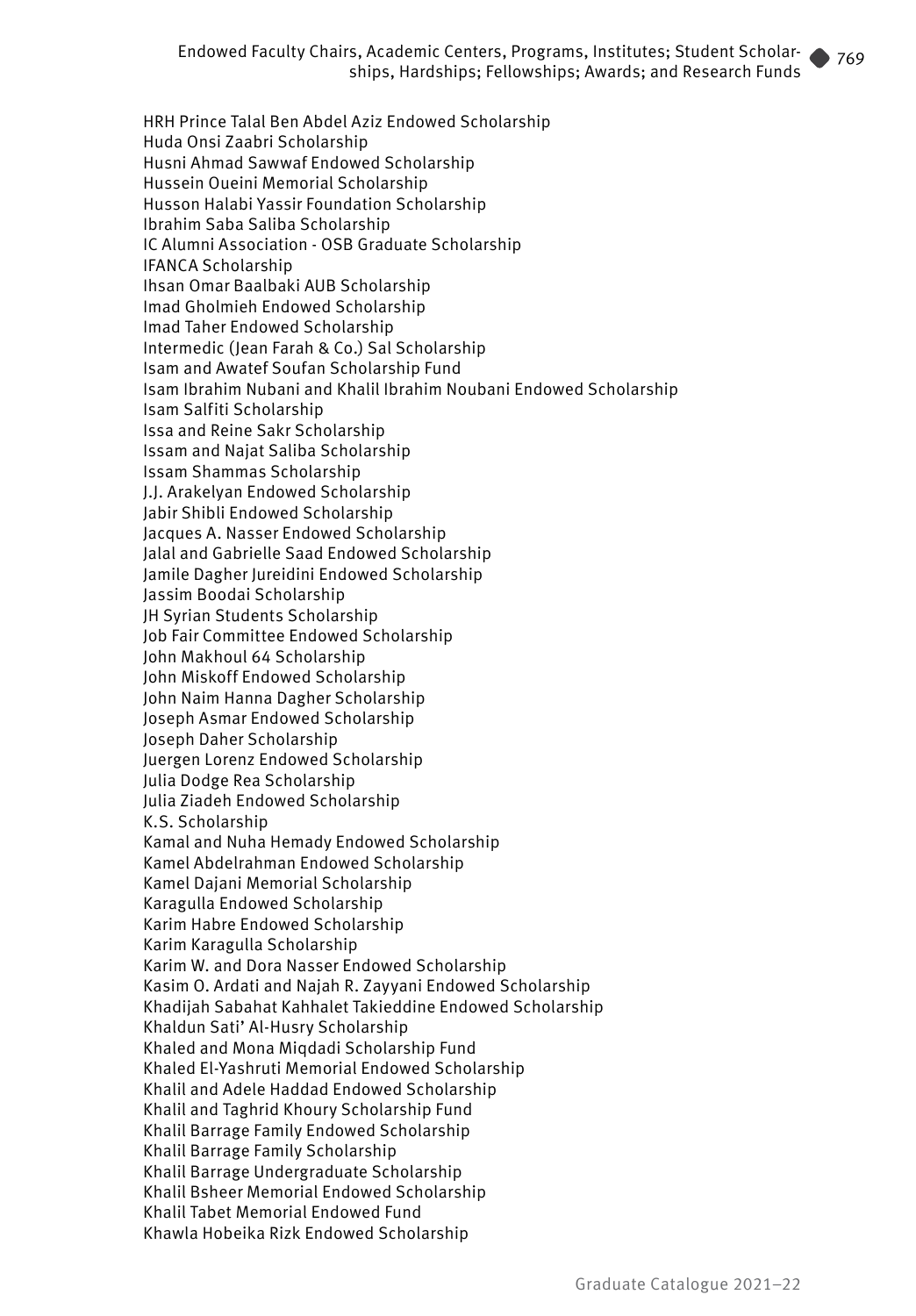Khushroo N. J. Patel Memorial Endowed Scholarship Kuzbari Family Scholarship LASeR - AUB Graduate Scholarship LASeR - Graduate Scholarship Laurice Khoury Maalouf Scholarship Lebanese International Finance Executives (LIFE) Scholarship Award Leo and Arminé Aroian Merit Scholarship Lina Naaman Azhari Endowed Scholarship LNI - AUB Endowed Graduate Scholarship Lydia Haddad Tannous Endowed Scholarship Magida El-Roumi Endowed Scholarship Maha and Talal Shair Endowed Scholarships Mahmoud Abbas Foundation Scholarship Mahmoud Dalal Endowed Scholarship Majid Hamad AlShamsi Scholarship Makhlouf J. Haddadin Scholarship Makram Ghassan Tweini Endowed Scholarship Malak Tamim Sahli Scholarship Malcolm H. Kerr Memorial Scholarship Malcolm Kerr Aid Maloof Family Endowed Scholarship Fund Mamdouha El-Sayed Bobst Endowed Scholarship Mamdouha El-Sayed Bobst Scholarship Mamdouha El-Sayed Bobst Scholarship Fund Margaret and Joseph Nader Endowed Scholarship Margit Bliss Orange Scholarship Maria Aziz Scholarship Maria Shaar Sukkar Scholarship Marie El-Khoury Scholarship in Fine Arts Marwan A. Takieddine Scholarship Marwan and Lynne Muasher Endowed Scholarship Fund Mary and Archie S. Crawford Scholarship Mary and Yousef Nassar Scholarship Mary Bajada Memorial Scholarship for Women Mary Jaber and Pierre Nachar Scholarship Mary R. Robinson Endowed Scholarship Marzouk Jassim Al Marzouk Scholarship Matiel Mogannam Endowed Scholarship May El Khalil Endowed Scholarship for Exceptional Athletes Maysoon Akrawi Dowling Scholarship Mazen Dajani Scholarship MD Class of 1994 Scholarship MEAB OSB Student Solidarity Fund Medical Alumni Endowed Scholarship Michael N. Malouf Endowed Scholarship Michel Alexandre Namour Memorial Endowed Scholarship Micheline and Francois Nader Endowed Scholarship Midis Group Scholarship Fund Mikati Foundation Scholarship Mohamad Ali Zameli and Dina Tabbara Endowed Scholarship Mohamad S. Dimashkieh Endowed Scholarship Mohamed and Aziza Harajli Scholarship Mohammad Al Saadi Scholarship Mohammad Hassan El-Chaar Memorial Scholarship Moise Antun Khayrallah Endowed Scholarship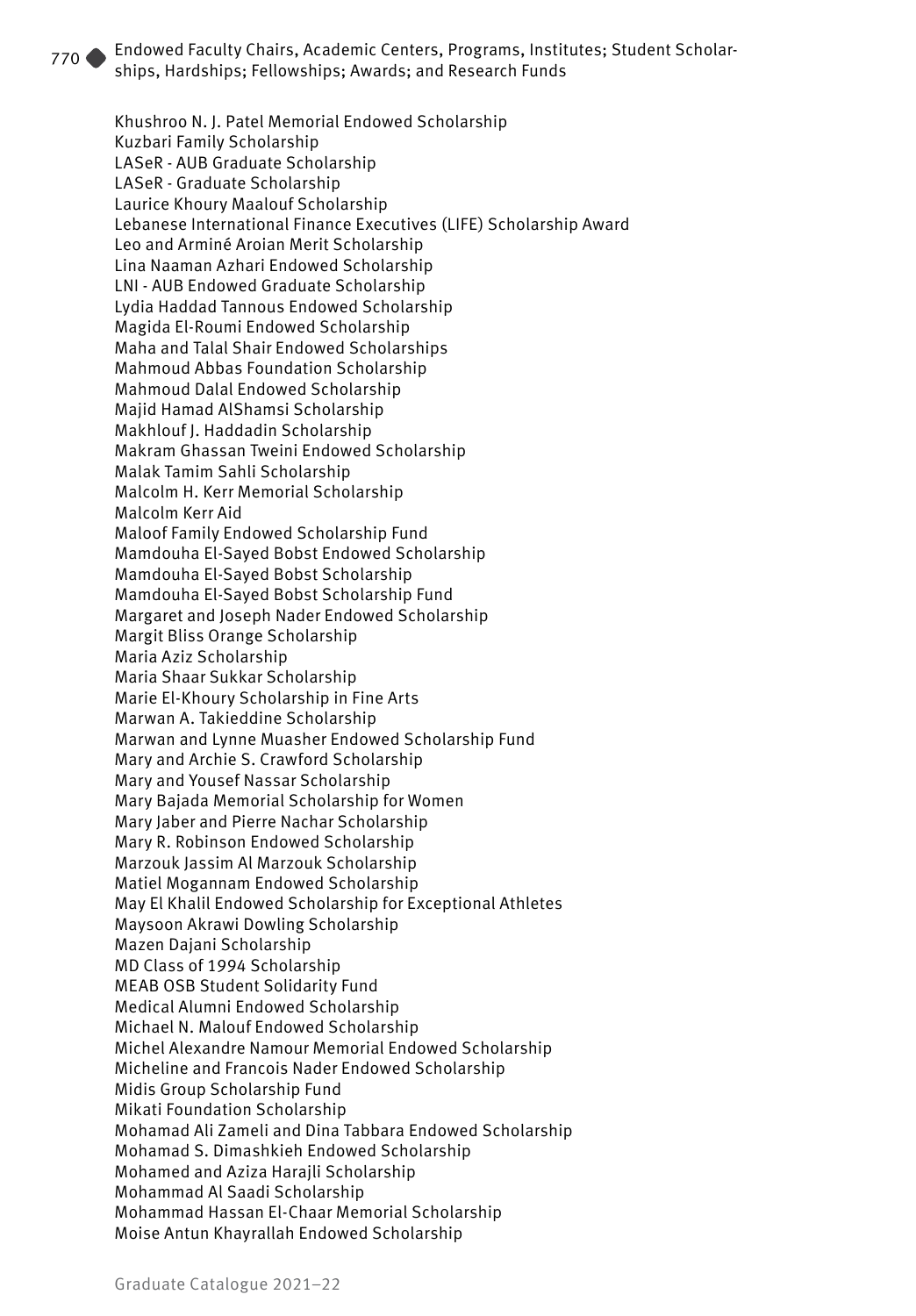Mona Chemali Khalaf Endowed Scholarship Monzer Hourani Scholarship Monzer Wehbe Scholarship Fund Morris Janowitz Endowed Scholarship Mounir R. Sa'adah Endowed Scholarship Moustapha and Falak Abouljoud Scholarship Mr. and Mrs. Mustafa Jundi Scholarship Fund Mr. and Mrs. Nafez Jundi Endowed Scholarship Mr. Nicholas Abumrad Scholarship Fund Mrs. Annie and Dr. Munir Nasr Endowed Scholarship Mrs. Daniel Bliss Endowed Scholarship Mrs. Ibtissam Akkad Elansari Endowed Scholarship MSFEA Class of 1964 Endowed Scholarship MSFEA Class of 1966 Endowed Scholarship MSFEA General Scholarship Muneef Assaf Farah Endowed Scholarship Munib and Angela Masri Endowed Scholarship Murex Endowed Scholarship Fund Murex North America Scholarship Murex Scholarship Fund Musa and Amal Freiji Endowed Scholarship Mustapha and Leila Bissat Endowed Scholarship Nabil Zuhair Haddad Scholarship Nada Debs Endowed Scholarship Nada Mneimneh Scholarship Nadia Cheaib Hoballah Endowed Scholarship Najeeb N. Meshaka Memorial Endowed Scholarship Naji and Hiba Kassir Scholarship Najib Ibrahim Salha Scholarship Najjad Zeenni Scholarship Nancy Maysara Sukkar Scholarship Nariman Aboughazale Scholarship Nasser Jalal Bitar Scholarship Nasser Saidi Scholarship Nazih and May Taleb Endowed Scholarship Near East Scholarship Fund Nemeh and Maha Sabbagh Endowed Scholarship Nerces and Diana Dermenjian Endowed Scholarship Nicholas and Claudia Barakat Scholarship Nicola Ziadeh Endowed Scholarship Fund Nizam Shammas Scholarship Nouhad and Rasha Daouk Scholarship Noura Hatem Juffali Endowed Scholarship Novus Aviation Capital Scholarship Odette Atalla Scholarship OF Scholarship Oliver Maki Scholarship Osama Hadid Scholarship OSB General Scholarship OSB International Student Scholarship Osmane Aidi Scholarship Fund Oussama Aboughazale Scholarship PACES Charity Scholarship Palestinian Cultural Club Scholarship Fund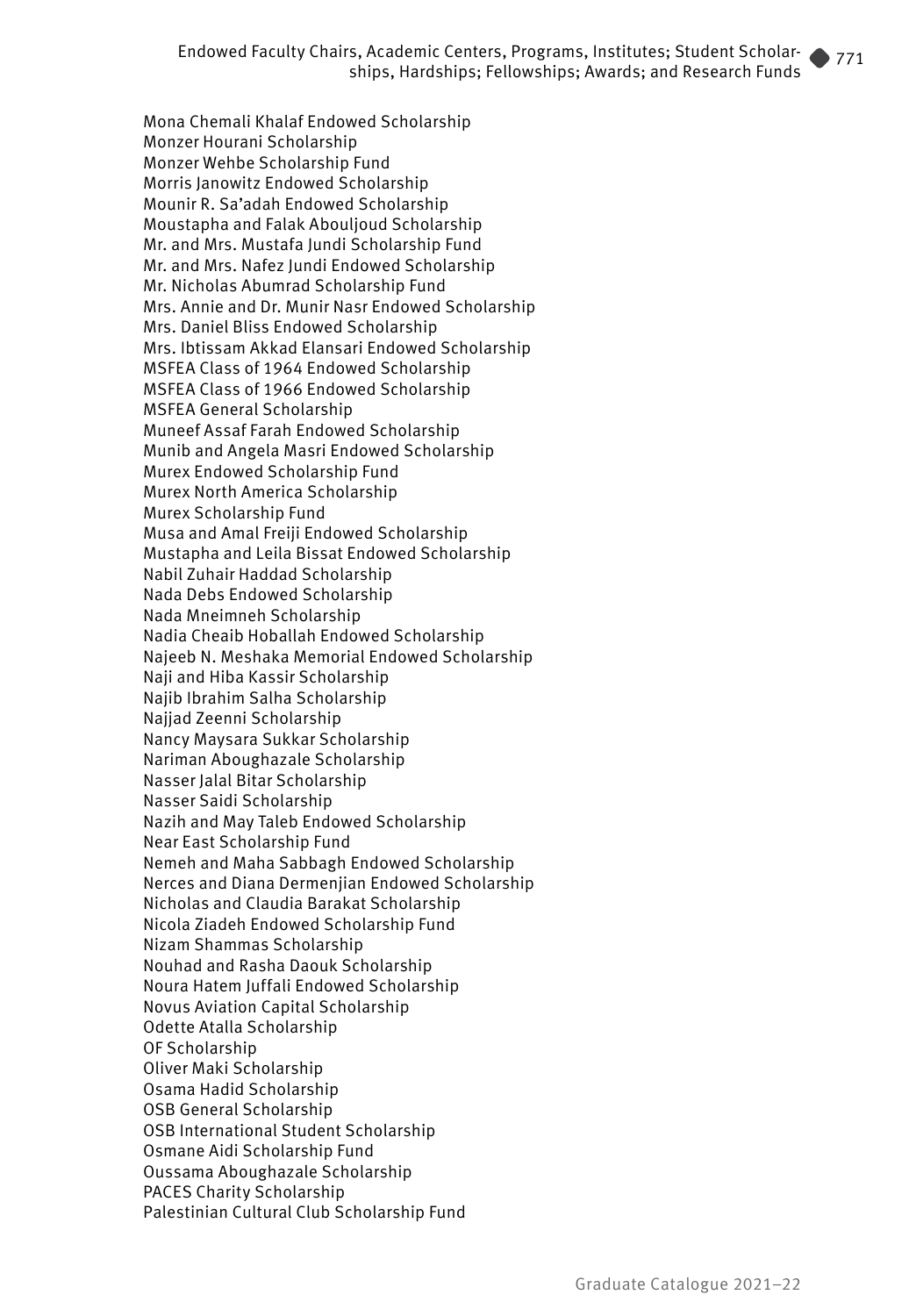Palestinian Students Emergency Fund Palestinian Students' Fund - Scholarship Pauline Nadim Makdisi Memorial Scholarship Petrofac Fund for Engineers Philip and Mary G Hitti Endowed Scholarship Philippe Jabre Scholarship Pierre and Maria Abousleiman Endowed Scholarship Pilgrim Endowed Scholarship President's Club Endowed Scholarship President's Fund for Exceptional Scholars Prof. Majid and Mrs Alice Fakhry Endowed Scholarship Professor Khalil Malouf Memorial Scholarship Fund Professor Nabil and Mrs. Huda Dajani Endowed Scholarship Professor Ziad Salem Endowed Scholarship Quasi-Endowment - Restricted To General Scholarships Fund Quencia Capital Scholarship R. Bayly Winder Endowed Scholarship Rabih and Rana Hamze Endowed Scholarship Rafeek Program Scholarship Raffy Manoukian Scholarships Rafic Gazzaoui Scholarship Rafic Hariri Endowed Scholarship for Nursing Students Rafic Hariri School of Nursing General Scholarship Raja Tannous Endowed Scholarship Raja Trad Dubai Alumni Endowed Scholarship Raji and Fawzieh Sinno Scholarship in Agriculture Ramez M. Hakim Scholarship Ramsey U. Sheikh Scholarship Ramzi and Marianne Hakim Scholarship Ramzi F. Daouk Memorial Endowed Scholarship Ramzi Fawaz Scholarship Ramzi K. Alamuddin and Asma M. Fathallah Endowed Scholarship Ramzi Kteily Scholarship Ramzi Mohamad Safadi Endowed Scholarship in FAS Ramzi Mohamad Safadi Scholarship in FHS Ramzi Raad Advertising Scholarship Randa El-Sayed and Naseem Haffar Fingerprints Endowed Scholarship Ray R. Irani Endowed Scholarship René Saade Scholarship Riad and Hassana Sadik Endowed Scholarship Riad Kamal Scholarship Riad Mneimneh Scholarship Rida Irani Memorial Endowed Scholarship Rima Abdul Jabbar Endowed Scholarship Rima Aiko and Maya Farah Makhoul Financial Aid Fund Rima Moussallem Otrakji Endowed Fund Robert and Myrle Linnell Endowed Scholarship Roosevilt and Georgette Fattouh Endowed Scholarship Fund Roula and Fouad Tamer Scholarship Ruhi K. Hindawi Endowed Scholarship for Medical Students S. M. Minassian Endowed Scholarship Saadat Hasan Endowed Scholarship Sabbah Media Corporation Scholarship Sabih Masri Scholarship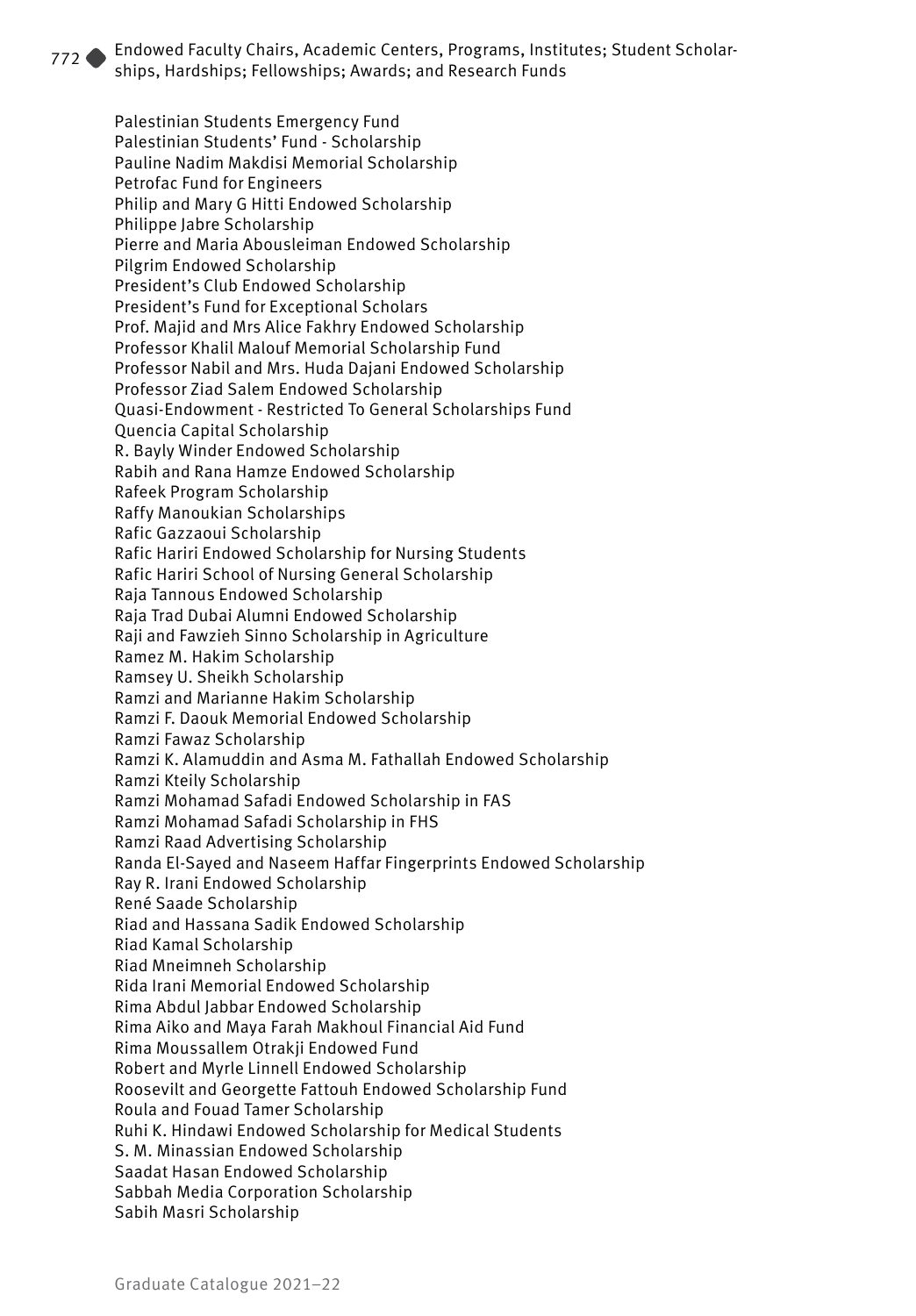Sabra Purtill Endowed Scholarship Sadie B. Latouf Endowed Scholarship Said and Angela Hitti Endowed Scholarship Said and Insaf Agha El Shami Scholarship Said and Marianne Darwazah Scholarship Said Khalaf Scholarship Salem Suleiman Al-Othman Memorial Endowed Scholarship Salwa Es-Said Endowed Scholarship Samer and Hiba Al-Rayyes Endowed Scholarship Samer and Hiba Al-Rayyes Scholarship Sami Kteily Scholarship Sami Maurice Atallah Scholarship Sami Mubarak Endowed Scholarship Sami Sidawi Endowed Scholarship Samia Ghobril Endowed Scholarship Samia Nadim Abou Samra Scholarship Samia Sardouk Husari Scholarship Samia Taji Farouki Arts and Sciences Merit Scholarship Samih Alami Memorial Endowed Scholarship Samih Alami Scholarship Samih Darwazah Scholarship Samir Ahmad Zaabri Scholarship Samir and Malak Abdulhadi Scholarship Samira AbdelKader Kalache Scholarship Samira Fadli Scholarship Fund Samuel B. and Grace H. Kirkwood Scholarship Samuel Van Allan Undergraduate Scholarship Sarah Al-Turki Endowed Scholarship Sarah and Rafic Kaaki Endowed Scholarship Selma Shaheen Nursing Scholarship Serene Dajani Memorial Scholarship Fund Shafic Melhem Shabshab Endowed Scholarship Shafik and Mary Tumeh Endowed Scholarship Shaheen Brothers Endowed Scholarship Shawki Gholmieh Endowed Scholarship Fund Sheikh Mohamad Soleiman Scholarship Sidani Scholarship Fund Simone Fattal and Etel Adnan Endowed Scholarship Sleyman and Sofia Trabulsi Endowed Scholarship Soumaya Makdisi Khuri Endowed Scholarship Spring Scholarship SSG - AUB Scholarships Stella B. Kern Endowed Scholarship Stephen A. Miller Endowed Scholarship Strategy& Endowed Scholarship Student Solidarity Fund Student Solidarity Scholarship Sudan Students Endowed Scholarship Sufyan Saleh Scholarship Suhayl Assaf Farah Endowed Scholarsip Suheil and Shermine Bulos Endowed Scholarship Sulayman Salim Alamuddin Memorial Endowed Scholarship Suliman S. Olayan Endowed Scholarship Sumaya Aboughazale Scholarship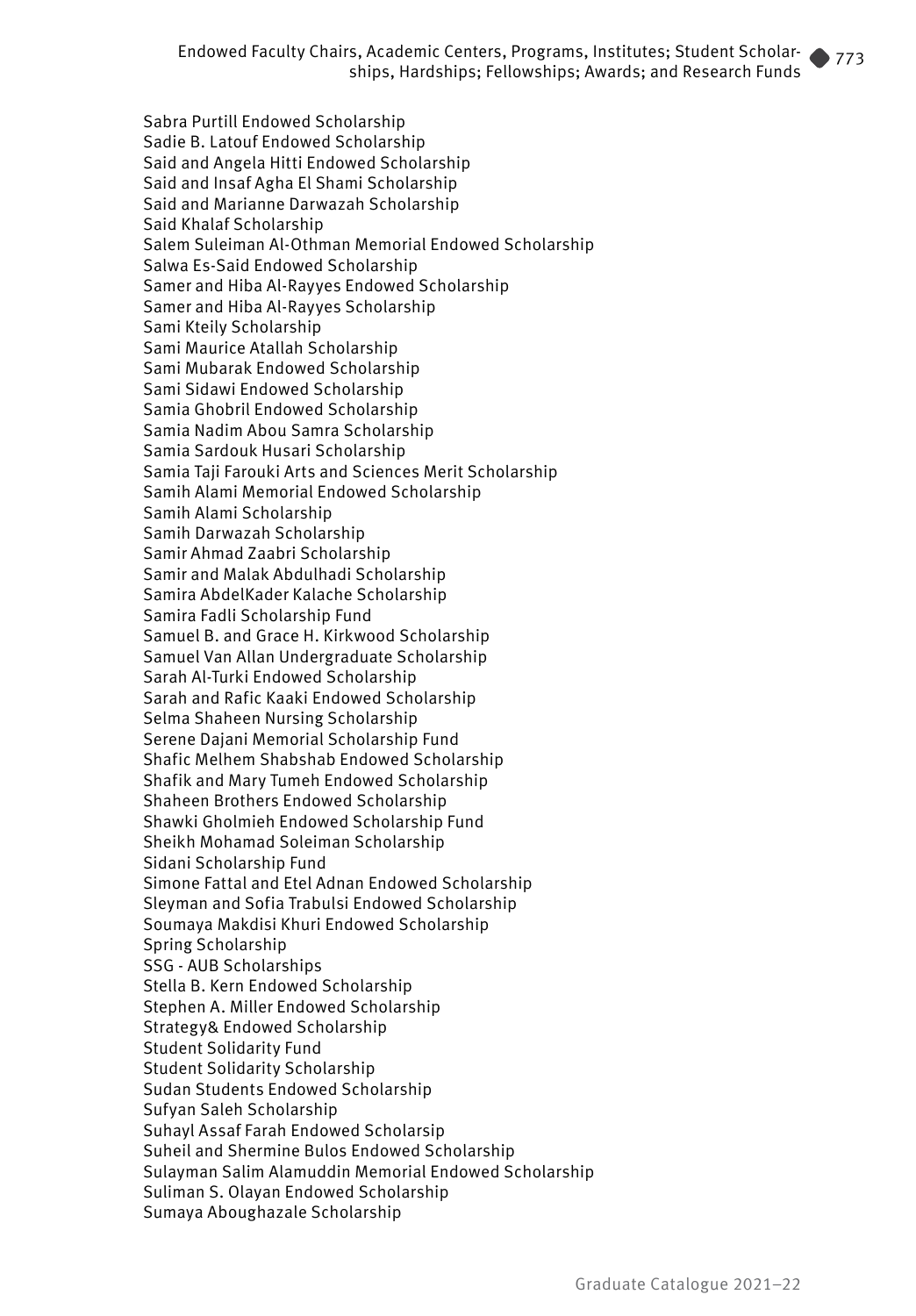Syria Resilience Fund Syrian Students Hardship Fund Syrian Students Scholarship Fund T.A.K. Scholarship Taawon Scholarship Talal Nasereddin Palestinian Scholarship Talal Nasereddin Scholarship Tamim and Lamis Sahli Endowed Scholarship Teddy and Diana Abdo Endowed Scholarship Fund Teddy D. Abdo Scholarship Terry and Pierre Aboukhater Endowed Scholarship Teta Endowed Scholarship The Abdulrahim Abuissa Memorial Scholarship in Agricultural and Biosystems Engineering The Advancement of Women in Engineering Scholarship The Aisha Al Mana Endowed Graduate Scholarship for Women in Nursing and the Health Sciences The Alexis and Anne-Marie Habib Foundation Scholarship The Ameen and Sophia, Taft and Nelly Antoun Endowed Scholarship The Armenian Catholicosate of Cilicia Scholarship Fund The Armenian Students Endowed Scholarship Fund The Bassam Hamdi Al Aker Scholarship in Agricultural and Biosystems Engineering The Brummana High School Cultural Society Endowed Scholarship The Cleveland H. Dodge Foundation Endowed Scholarship (Ford Foundation Match) The Cleveland H. Dodge Foundation Scholarship The Dorothy Fahs-Beck Endowed Scholarship Fund The Family of Khaireddine El Jisr Endowed Scholarship The Family of Khaireddine El Jisr Scholarship The Fuleihan Family Endowed Financial Aid Fund The Herter Endowed Scholarship The Houda Idriss Memorial Endowed Scholarship Fund The IC Alumni Association - AUB Scholarship The Khayreddine and Adel Abdul-Wahab Endowed Scholarship The Makassed - AUB Scholarships The Maximilian E. & Marion O. Hoffman Endowed Scholarships The Maximilian E. & Marion O. Hoffman Foundation, Inc. Endowed Scholarship for Medical Students The Medicine Class of 1982 Endowed Scholarship Fund The Nada Suheil Muasher Endowed Scholarship Fund The Nemr and Helene Chamoun Scholarship The Peggy Smith Scholarship The Peter Hanna Malak Scholarship The Ramez Mikdashi Endowed Scholarship The Spark of Hope Foundation Scholarship The State of Qatar Endowed Scholarship The Suad Husseini Juffali Endowed Scholarship The Taufik Pacha Moufarrige Scholarship Award The Wellspring Learning Community Endowed Scholarship Tomooh Scholarship Fund PepsiCo - Ajialouna Tony and Lak Bikhazi Scholarship Toufic and Oumaya El Zouheiri Endowed Scholarship Transmed Scholarships Trustee Amabel James Student Solidarity Scholarship ULYP Scholarship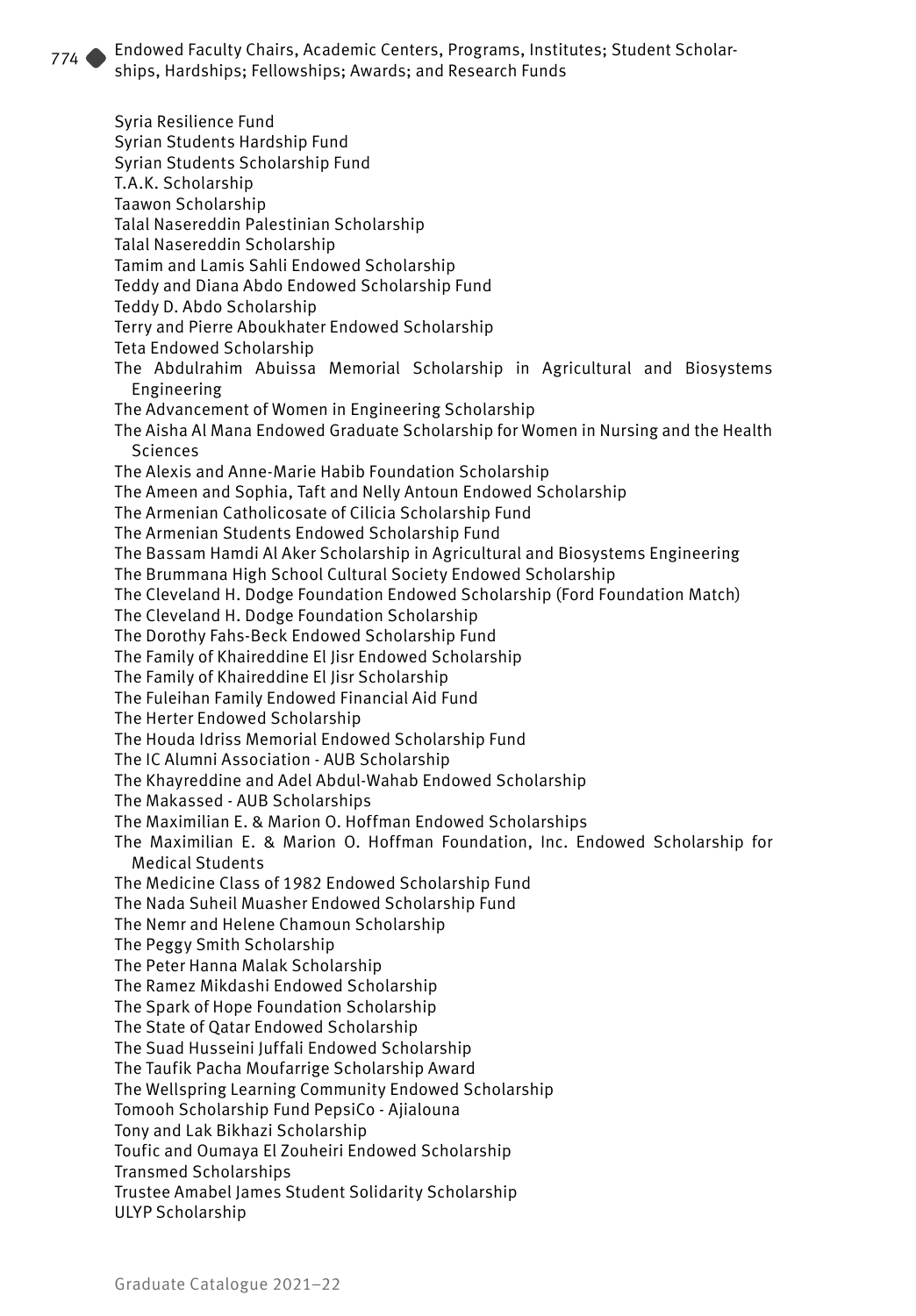Violette Haddad Kteily Memorial Endowed Scholarship Viviane Tabar Scholarship WAAAUB - Oman Chapter Scholarship WAAAUB - Abu Dhabi Chapter Endowed Nursing Scholarship WAAAUB - Abu Dhabi Chapter Endowed Scholarship WAAAUB - Abu Dhabi Chapter Endowed Scholarship for FAFS WAAAUB - Abu Dhabi Chapter Endowed Scholarship for FHS WAAAUB - Abu Dhabi Chapter Endowed Scholarship for Undergraduate FHS WAAAUB - Abu Dhabi Chapter Medical Sciences Endowed Scholarship WAAAUB - Abu Dhabi Chapter Scholarship WAAAUB - Atlanta Chapter Endowed Scholarship WAAAUB - Dubai and Northern Emirates Chapter Endowed Scholarship WAAAUB - Dubai and Northern Emirates Chapter Scholarship WAAAUB - Eastern Province Chapter Endowed Scholarship WAAAUB - Engineering and Architecture Chapter Endowed Scholarship WAAAUB - Greece Chapter Endowed Scholarship WAAAUB - Jeddah Chapter Endowed Scholarship WAAAUB - Kuwait Chapter Endowed Scholarship WAAAUB - Kuwait Chapter Scholarship WAAAUB - Mount Lebanon Branch Scholarship WAAAUB - New England Chapter Endowed Scholarship WAAAUB - New York Tristate Area Chapter Endowed Scholarship WAAAUB - Oman Chapter Endowed Scholarship WAAAUB - Ottawa Chapter Scholarship WAAAUB - Philadelphia/Delaware Valley Chapter Endowed Scholarship WAAAUB - Qatar Chapter Endowed Scholarship WAAAUB - Riyadh Chapter Endowed Scholarship WAAAUB - Riyadh Chapter Endowed Scholarship for FHS WAAAUB - Southern California Chapter Endowed Scholarship WAAAUB - Swiss Chapter Endowed Scholarship WAAAUB - Syria Chapter Scholarship WAAAUB - UK Limited Endowed Scholarship WAAAUB- AUB Alumni Club of Jordan Palestinian Scholarship Wadi N. Suki, MD Scholarship Wael Jalal Bitar Pay it Forward Scholarship Wa'el Nohad Chehab Endowed Scholarship for Business Wael Shtayyeh Scholarship Wahida and Dina Mikati Scholarship Wahida Fansa Scholarship Walid and Nada Abushakra Endowed Scholarship Walid Chammah Scholarship Walid Joumblatt Endowed Scholarship Walid Joumblatt Scholarship William and Aida Haddad Endowed Scholarship for Engineering William and Huda Zoghbi Endowed Scholarship for Medical Students William and Huda Zoghbi Scholarship William J. Gossen Fund William Mitri Endowed Scholarship Women Leaders in Engineering Scholarship Women's Auxiliary Nursing Scholarship Women's League Scholarship Yasser and Lala Ezzedine Scholarship Yasser and Zeina El-Hajj Endowed Scholarship Yervant Jidejian Memorial Scholarship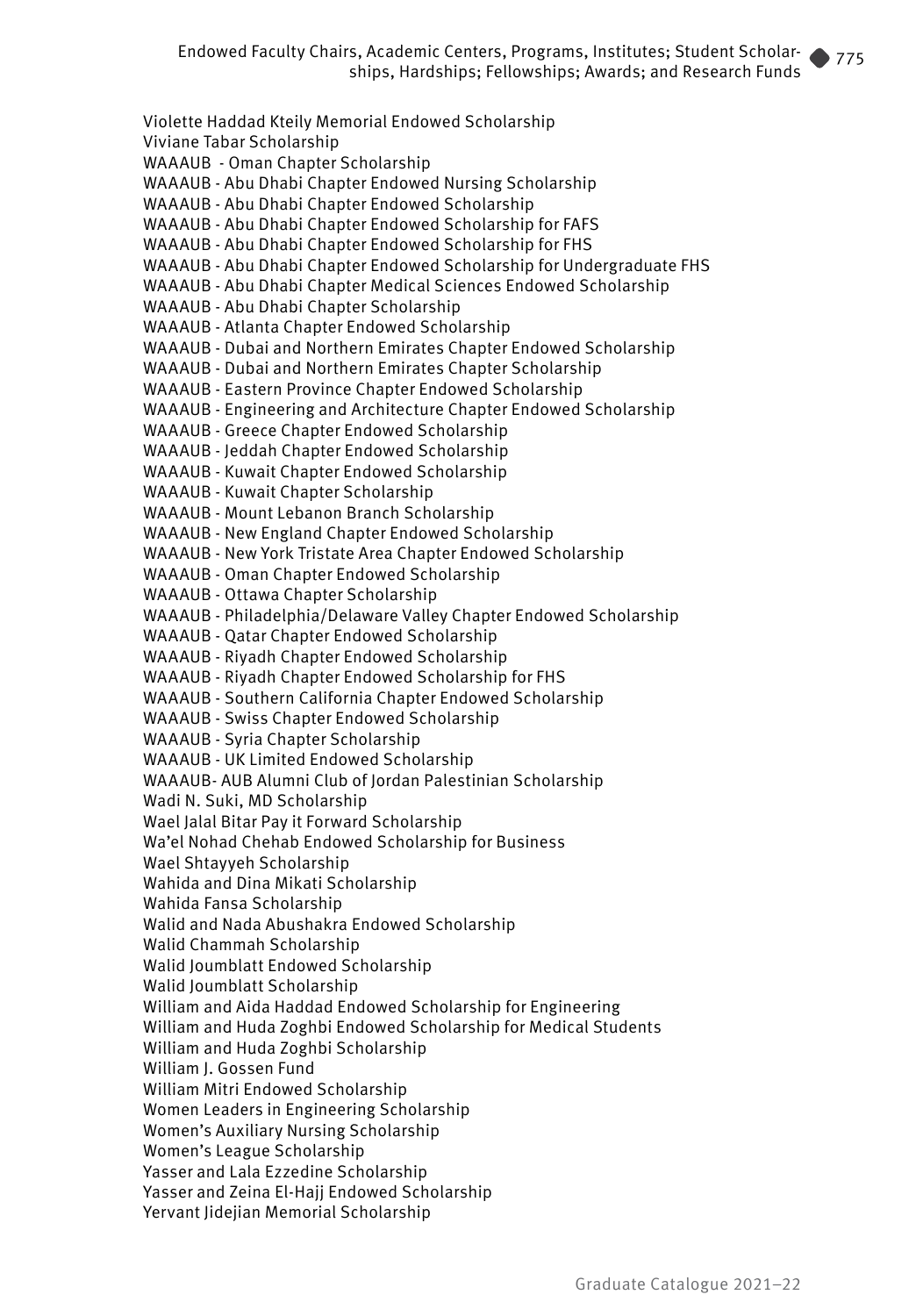Youssef Matar and Madeleine Ghantous Matar Scholarship Yumna Hoss Sukkar Scholarship Yusef Abu Khadra Endowed Scholarship Yusuf and Najat Zarour Dubai Alumni Endowed Scholarship Yusuf Mansour Scholarship Zahir Fansa Scholarship Zahra Bissat Endowed Scholarship Fund Ziad and Ruan Elkhalil Scholarship Ziad Beydoun Endowed Memorial Scholarship Zohrab A. Kaprielian Endowed Scholarship Zouheir Chafic Daouk Memorial Endowed Scholarship

## **Fellowships**

Anonymous Pierre Amin Gemayyel Endowed Doctoral Fellowship in MSFEA John Waterbury Endowed Fellowship Fund Louise L. Massabki Fellowship-Scholarship Mohamad Makhzoumi Endowed Fellowship Fund Nayel Al Harith Endowed Fellowship Zakhem Endowed Fellowship Maroun Semaan Foundation Endowed PhD Fellowship Marwan Chedid Endowed Fellowship Professor Maan Z. Madina Endowed Fellowship Moufid Farra Endowed Education Fund MSFEA Research Endowment Fund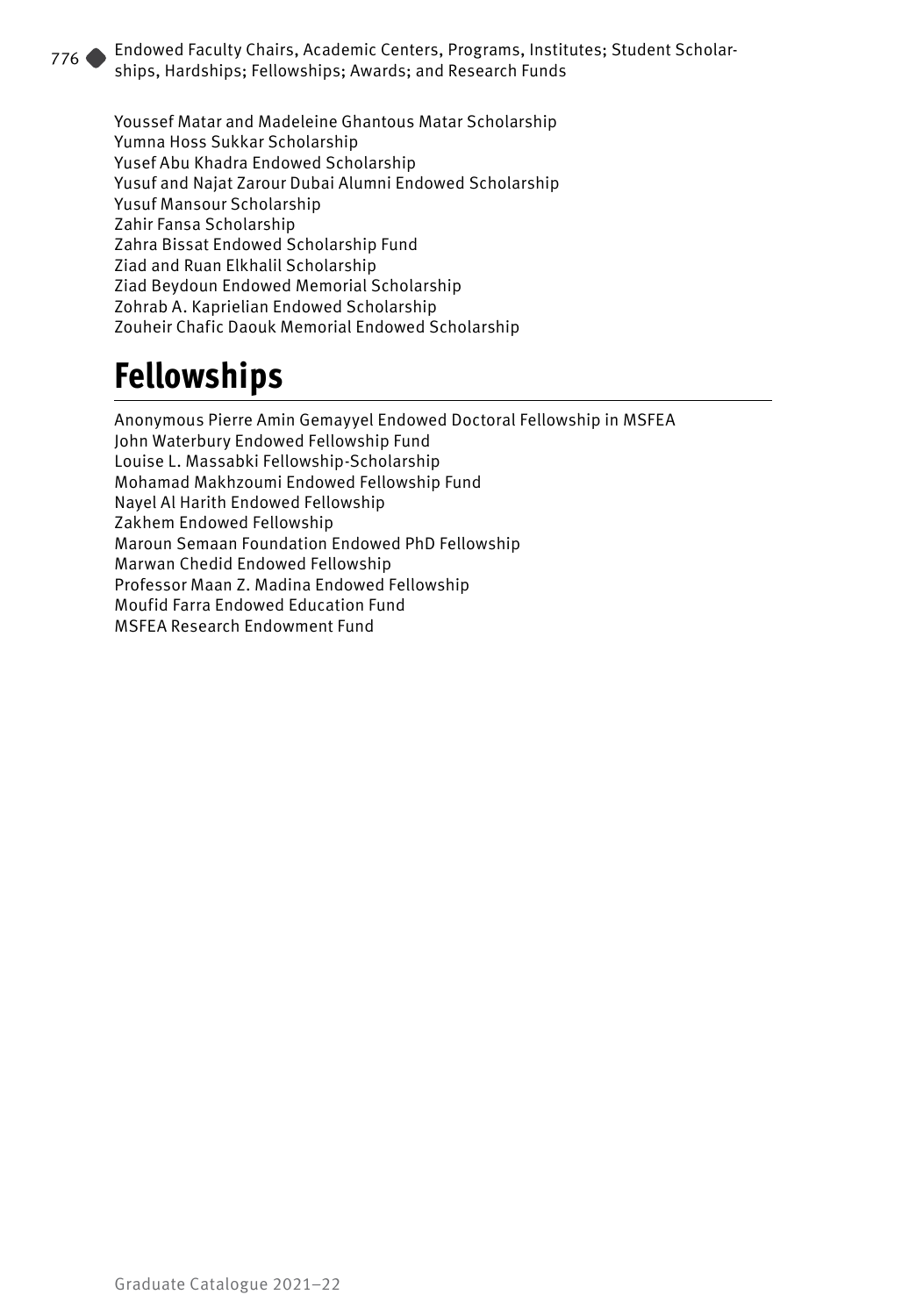## **University Prizes and Awards**

**Penrose Award:** Non-cash honorary award made to the outstanding graduate of each faculty on the basis of scholarship, character, leadership, and contribution to university life.

**Farid Saab Student Athlete Award:** Awarded to a full-time student who has been a varsity athlete for at least one year, has maintained an average of at least 77 and has been a member of an athletic team that is one of the top two ranked teams in the national league in the previous year. Awardee should be expected to have earned regional and international awards and/or medals and will embody the very highest standards of sportsmanship and leadership.

**Distinguished Student-Athlete Endowed Award:** Awarded on equal basis to both female and male athletes who have excelled in sports, top two winners of local or regional championships (Average 77 or above).

**Salwa Siniora Baasiri Exceptional Volunteer of the Year Endowed Award:** \$1000 to one undergraduate student who meets the following criteria as evaluated by AUB's Director of CCECS: Maintains a high academic standing, volunteers in innovative areas leading to a positive impact, dedicates a substantial number of volunteer hours, demonstrates traits of reliability, integrity, commitment, and team work, demonstrates commitment to diversity, equity, and inclusion.

**The Brummana High School Cultural Society Excellence Award:** Awarded to the top graduate student who is a Brummana High School alumnus with a high average.

**WAAAUB - Abu Dhabi Chapter Student Endowed Award:** \$1,000 awarded to the student with the highest GPA in each faculty, who graduated from a high school in Abu Dhabi.

**Rosemarie S. Haggar Endowed Music Award:** Awarded to a student or students in the AUB Choir to support a musical performance or for supervised education and research outside AUB.

**Mary Jones Memorial Award:** Awarded to a graduating female student who exemplifies outstanding commitment to community service and volunteerism

**Dr. Hassan Abbas Endowed Award in Citizenship and Social Justice:** Awarded to a graduating student who has a record of academic excellence, shows a commitment to citizenship, social justice, and freedom as well as promotes tolerance and inclusivity. The student must be receiving a minimum of 20% financial aid to qualify for the award.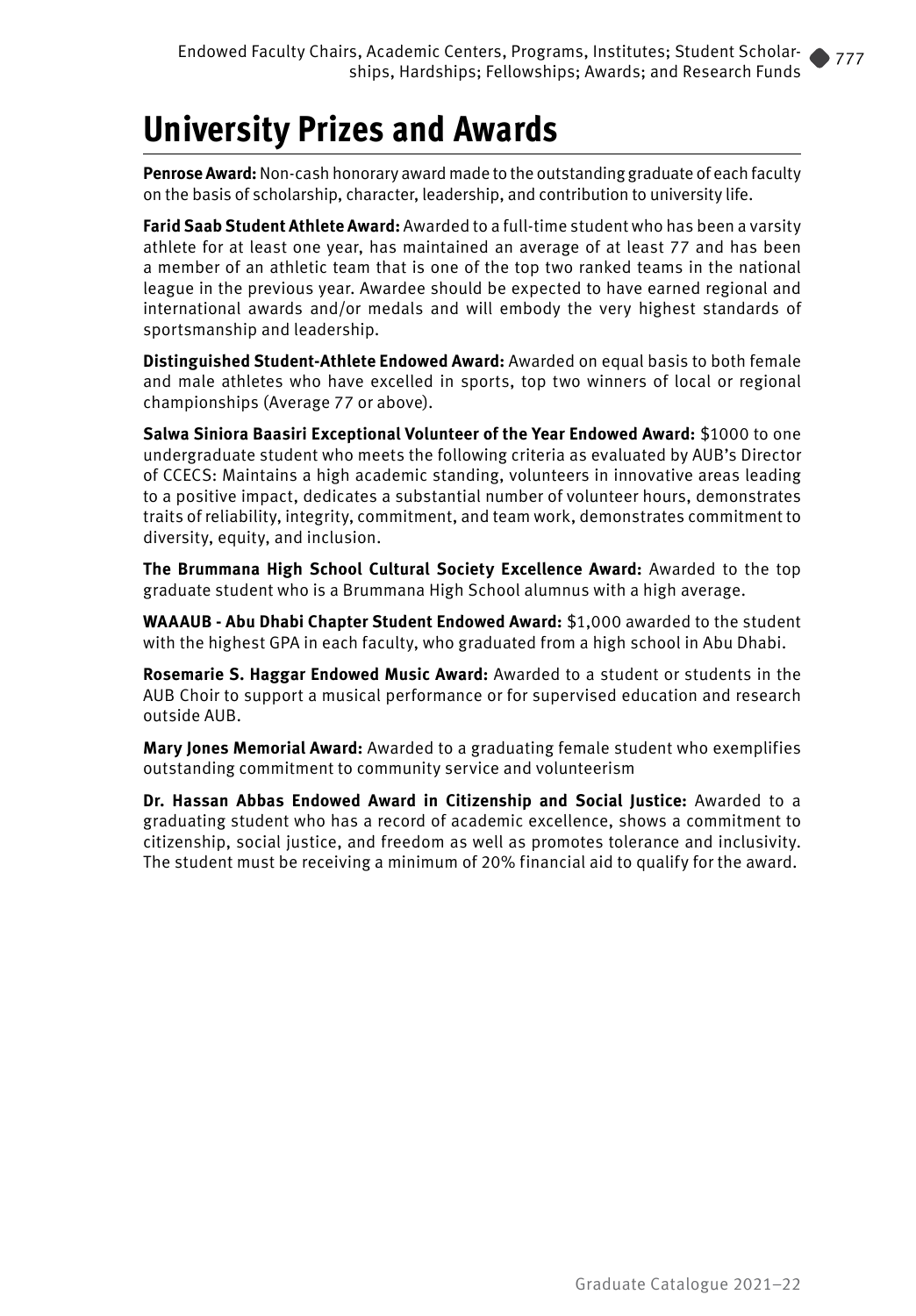#### Faculty of Agricultural and Food Sciences

**Abdul Hadi Debs Endowment Award for Academic Excellence:** Awarded to graduating students, preferably at the graduate level, in the FAFS, the FAS and the MSFEA are offered. They are awarded to candidates who have an outstanding academic record.

**Dean Edgecombe Memorial Prize:** \$500 awarded to the outstanding student in third year agriculture.

**Kashadurian Award:** Awarded to a deserving student who was at AREC and has shown outstanding performance in farm skills and practices, and an appreciation for farm life at AREC.

**Dean Thomas M. Sutherland Prizes:** Awarded anually at graduation to oustanding FAFS graduates. Awarded to the undergraduate recipient of the Penrose award as well as the most outstanding graduate student with the best thesis.

**Dean Nuhad Daghir FAFS Graduate Student Award:** \$1,000 to the graduating student with a Master's degree in the Animal Science or Poultry Science major at the Faculty of Agricultural and Food Sciences who succeeded to accumulate the highest average over his/her graduate studies at AUB.

**Dr. Musa Najib Nimah Endowed Award for Academic Excellence:** \$1,000 to an undergraduate student who has the highest cumulative GPA.

**Nehme Moujaess Student Award in Landscape Architecture:** \$1,000 to final year Landscape Architecture students whose final year project is selected by the department as the most deserving.

**Ali Nehme Nesr Student Award:** This is a competitive, graduate or undergraduate level award for research or development thesis/capstone/FYP topics in the MENA and Sub-Saharan Regions. All FAFS disciplines are eligible to be considered as long as the topics revolve around WEFRAH nexus (commodities, value chain, processing, marketing, product innovation or any related topic in emerging markets in the MENA region and Sub-Saharan Africa specifically).

**Nahla Hwalla Endowed Award in Nutrition and Dietetics:** Awarded to the graduating students in nutrition and dietetics who has exibitied collegiatlity and leadership with active engagement in student life to promote principles of nutrition and wellbeing.

**Rabi and Samia Mohtar Award:** Awarded to a graduating FAFS student who demonstrated leadership and potential to impacting the food and agriculture system and with a documented financial need.

**Director Fawwak Slieman - Dean John Fischer Endowed Award:** Awarded to an undergraduate student who meets the following criteria: a 3rd or 4th year student who has committed to a FAFS major, demonstrates financial need and academic promise in the fields of agriculture, food or water security in the Middle East region or Africa.

**Boecker Prize for Excellence:** \$20,000 distributed across 3 awards. The Three Minute Thesis (3MT®) for graduate students, Innovation in Food Safety with subthemes: Food Science and Food Packaging that link to Food Safety (undergraduate), and Innovation in Pest Control (undergraduate). Each award may have a winner, runner-up, and third place prize.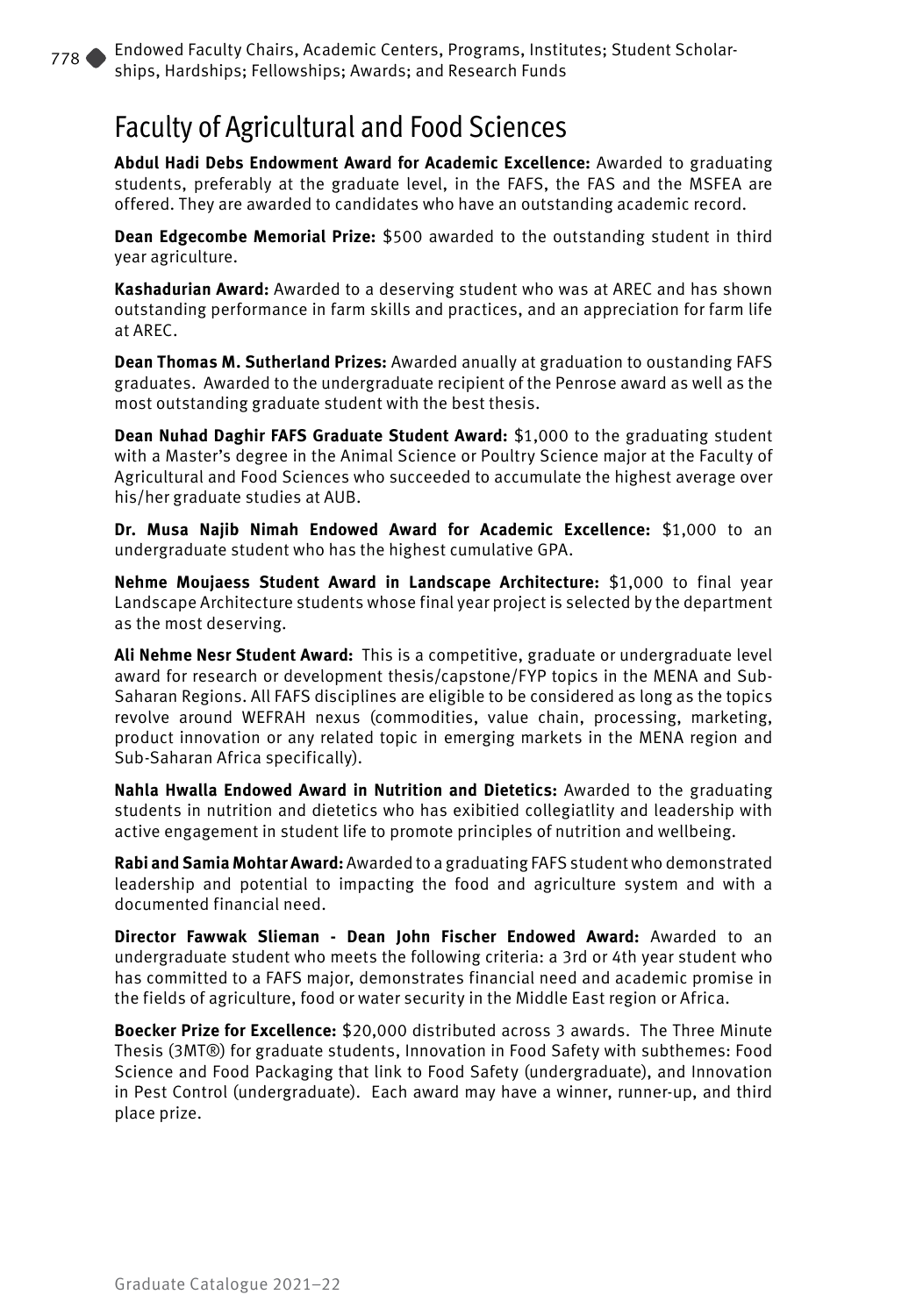#### Faculty of Arts and Sciences

**Abdul Hadi Debs Endowment Award for Academic Excellence:** Awarded to graduating students, preferably at the graduate level, in the FAFS, the FAS and the MSFEA. They are awarded to candidates who have an outstanding academic record.

**Murad al-Akl Awards:** Competition organized by the Department of English for the best essay, speech, or debate on the subject of "How I Can Serve My Fellow Man".

**Abdallah Lahoud Foundation Endowed Award:** Awarded to an undergraduate student with the highest average in history or archeology.

**Shehadeh Abboud Memorial Excellence Award in English Language:** Awarded to a graduating senior majoring in English with the highest average in the major English courses during her/his undergraduate studies.

**HE Ghassan Al-Rashash Excellence Award in Political Studies:** A prize of \$500 will be awarded to a graduating student with the highest average in the graduate program in Political Studies.

**Sheikh Fawzi Azar Memorial Prize:** \$200 are awarded to student(s) in SBS with a commendable paper or study submitted to the department. Annual balance will be used for the purchase of educational materials and subscription to scientific journals.

**The Educators' Endowed Award in Education:** Awarded to one or two outstanding in the Education Department in acknowledgment of their achievement. These students should have known innovation, performed community service and had an average of 75 or above.

**Dr. Fuad Said Haddad award in Education:** Awarded to the graduate MA student in Education with the best thesis as selected by the Education department of the Faculty of Arts and Sciences.

**Makhlouf Haddadin Award for the Outstanding Chemistry Undergraduate Student:** Awarded at the end of each academic year to a graduating senior chemistry student who has demonstrated research capabilities through a paper or project and has an excellent academic record.

**Makhlouf Haddadin Award for Outstanding Chemistry Graduate Student:** Awarded at the end of each academic year to a graduating MS chemistry student with outstanding research and academic record.

**Dr. Philip K. Hitti Prize:** Awarded to the senior student in the Faculty of Arts and Sciences who, in the judgment of the president of the university, the dean of the faculty, and the chairman of the department concerned, exemplifies in her/his academic career the scholarly spirit of AUB at its best.

**Nicholas Jabre Prize:** Awarded on the basis of academic excellence.

**Mrs. Jinan Majzoub Excellence Award in English Literature:** \$500 awarded to a graduating student with the highest average in the graduate program in English literature.

**The Muhanna Foundation in Mathematics Award of Excellence:** \$1,000 awarded annually to the most outstanding senior Lebanese student in the Department of Mathematics.

**Amal Saidi Memorial Prize:** \$500 awarded to a graduating senior excelling in the subject of anthropology or sociology.

**Majida Sanioura Memorial Prize in Humanities:** \$1,000 awarded to a top graduate senior in arts and humanities at the Faculty of Arts and Sciences.

**Suad Sabbagh Sanioura Memorial Prize:** \$1,000 awarded to a graduating majoring in economics, in a very good academic standing.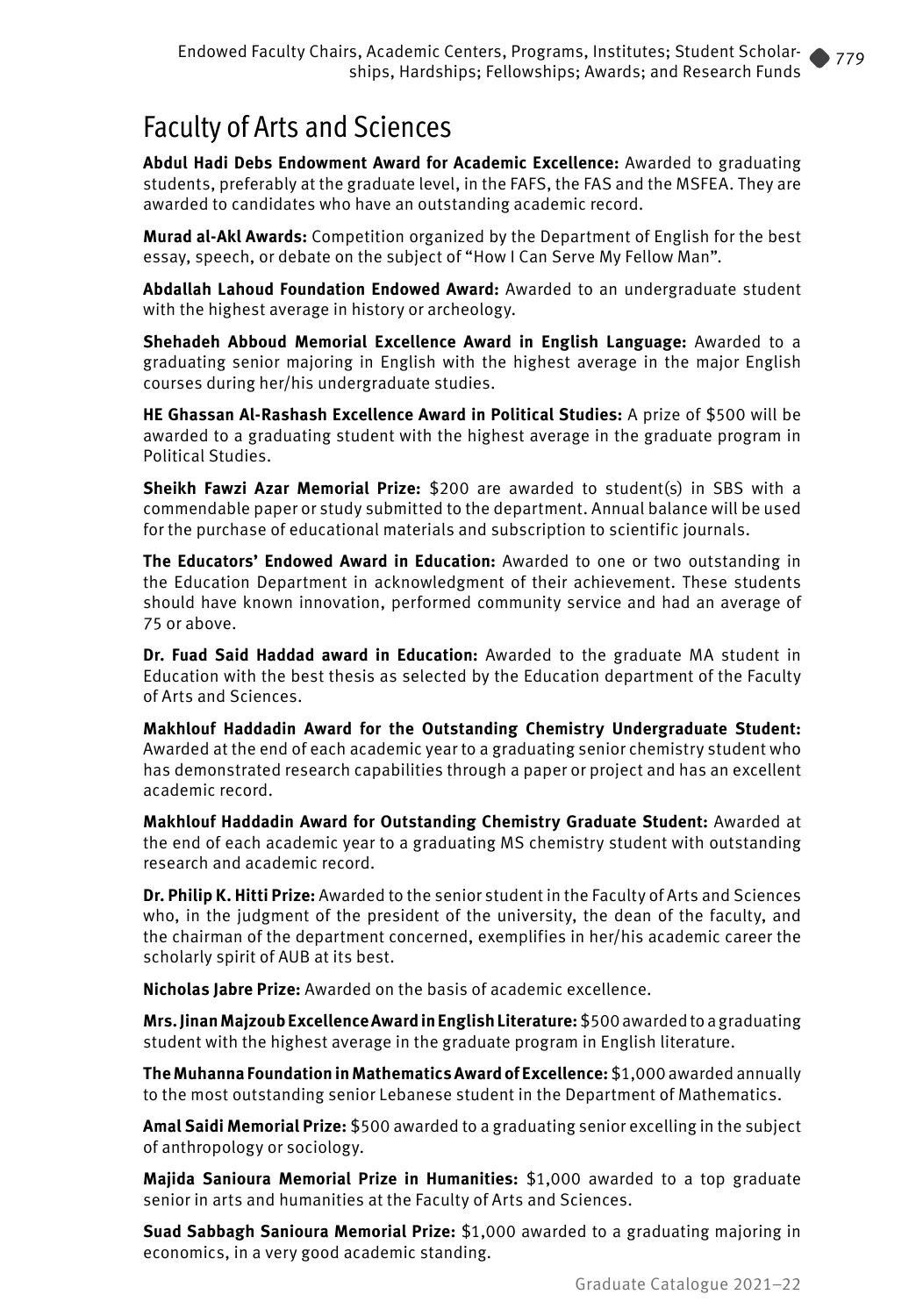**M&C Saatchi MENA Award:** Awarded to one or more graduating students in the Media Studies Program, Department of Sociology, Anthropology and Media Studies, with the highest academic achievements.

**Lebanon Renaissance Foundation Award:** Awarded to one or more graduating students in political studies, economics, social and behavioral sciences, public administration or history with the highest academic achievements.

**William Van Dyck Endowed Award in Biology:** Awarded to the graduating senior student with the highest average.

**Dr. Randa Antoun Annual Award for Public Service and Civic Engagement:** Awarded to an outstanding senior student in PSPA.

**Professor Fuad I. Khuri Award in Anthropology:** Awarded to an outstanding Lebanese student graduating with a master's degree in Anthropology. If in a given year no graduate student in Anthropology was identified to meet the stated criteria, the award will be given to a graduate student majoring in Middle Eastern Studies.

**Mark Sawaya Endowed Award:** \$1,000 awarded to the graduating senior student in Computer Science with the highest average.

**Nadim Khalaf Endowed Award:** \$1,000 awarded to a senior economics student with the highest average.

**Remy Rebeiz Award in Economics:** \$1,000 awarded to a student in her/his senior year (24-36 credits away from graduation).

**Dr. Basil Fuleihan Excellence Award in Economics:** \$1,000 awarded to the graduating student with a BA degree in Economics who succeeded to accumulate the highest average over his/her period of study.

**Dr. Mohammad Chatah Excellence Award:** \$1,000 awarded to the graduating student with a BA degree in Political Studies who succeeded to accumulate the highest average over his/her period of study.

**Jack and Hoda Afram Manok Endowed Award:** Awarded to a graduating student in Education with the highest GPA.

**Kamel Mrowa Award in Media Studies:** \$1,000 awarded to a graduating student with a Master's degree in Media Studies who demonstrates outstanding academic achievement (above 90 average) and successfully completes his/her end-of-year project or thesis with a topic revolving around the past, present or future of Journalism.

**Usama al-Khalidi Endowed Award:** \$1,000 awarded to an outstanding senior student majoring in Biology who has demonstrated academic excellence as well as a commitment to community service and/or passion of arts.

**Hussein Oueini Memorial Awards:** Awarded equally between a graduating senior student in PSPA with the highest average and the best thesis written during the same academic year, as recommended by the department and dean.

**Ibrahim and Loulu Durr Endowed MRVP Award:** Two awards of \$1,000 each given annually to two students (one male, one female) enrolled in MRVP who have demonstrated outstanding medical research capabilities, based on the MRVP committee evaluation. Special consideration will be given to students who have shown outstanding research capabilities in the biochemistry field.

**President Elias Hraoui Endowed Student Award in Economics:** \$1,000 awarded to an outstanding graduate economics student accepted in a PhD program and \$1,000 awarded for outstanding leadership and scholastic work by an undergraduate student in the economic Student Society.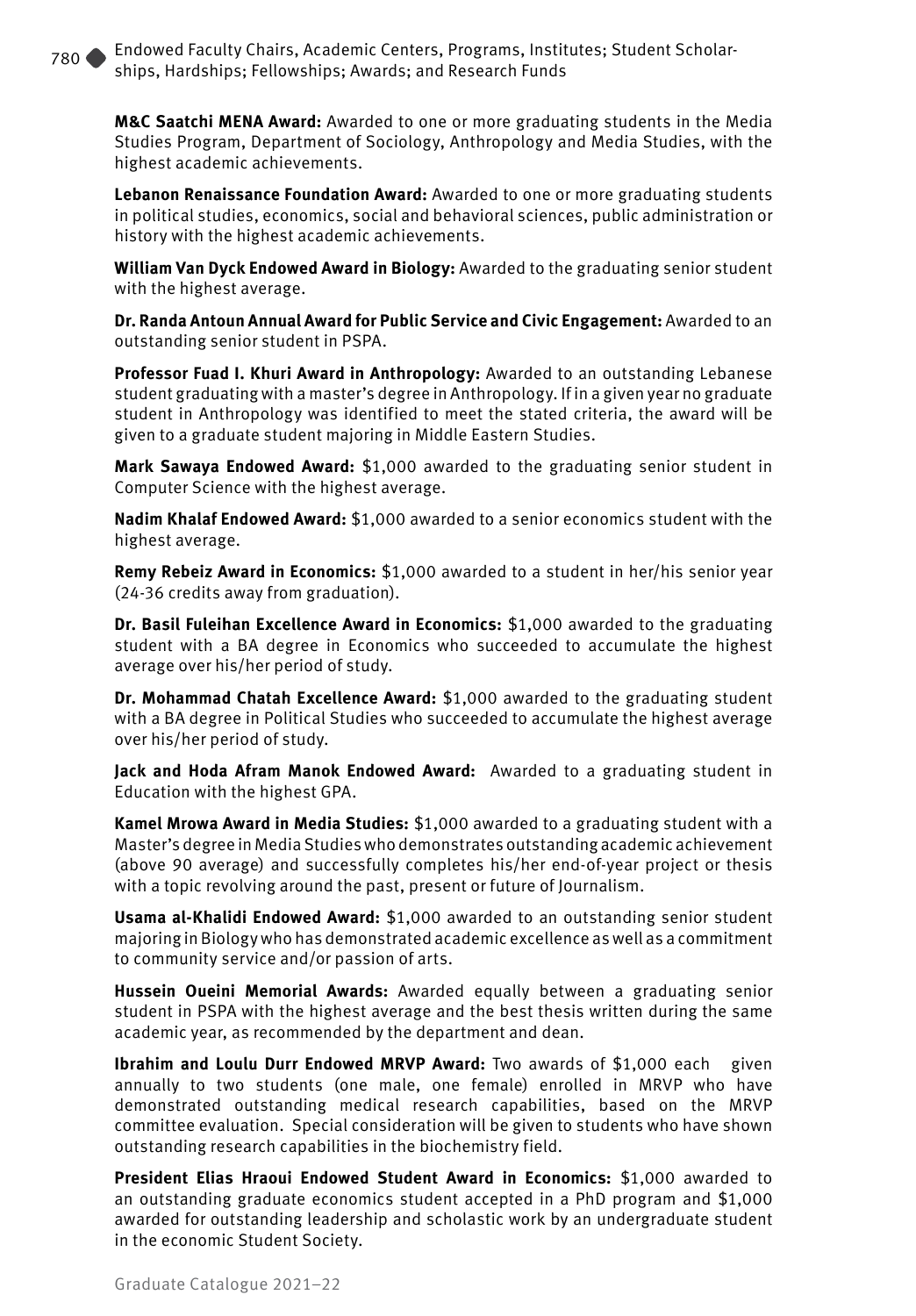**Selma Mirshak and Mohsen Slim Endowed Student Award:** \$1,000 awarded to a graduate student majoring in sociology who has conducted best field work research.

**Antoun Saadeh Cultural Foundation Best Student Essay Endowed Award:** Awarded to the outstanding student essay on social reform in the Arab World.

**Dr. Assaad Khairallah Endowed Award in Social Sciences:** \$1,000 to an undergraduate student pursuing a Sociology/Anthropology major or a graduate student in Sociology who submits the best paper in Arabic during his/her period of study.

**Hana Jabsheh Endowed Award:** \$1,000 to an undergraduate student majoring in the department of Fine Arts and Arts History, with the highest GPA.

**Professor Mohamed Harajli Excellence Award in Humanities:** Awarded to the top student in humanities.

**Professor Ramzi Mounir Baalbaki Excellence Award in Arabic:** Awarded to the top graduating with an undergraduate degree in Arabic or to a top graduating student with a Master's degree in Arabic.

**Samir Makdissi Award in Economics:** Awarded to a graduate student in economics for the best project/thesis.

**Salim Ali Salam Endowed Award:** Awarded to a graduate student with the best graduate thesis in Ottoman or Arab studies in the fields of History, Political studies and Middle Eastern Studies.

**MT2 Best Achievement Award:** \$1,000 awarded to the computer science student(s) who prove their achievements through an acquired and demonstrated skillset across various accomplishments in specific area(s) of computer science.

**Mona Chemali Khalaf Endowed Award:** \$1,000 awarded to the undergraduate student majoring in economics who has the highest GPA in the fall term of his/her graduating year.

**Anwar Salman Award in Literature:** Awarded a graduating undergraduate student in Arabic in recognition of creative writing skills and exceptional research related to poetry and/or the literary works of Anwar Salman.

**CCT Computer Science Student of the Year Award (Undergraduate):** \$1,000 awarded to an undergraduate computer science student who has an outstanding academic record and actively participates in events organized by the Computer Science Department and the Computer Science Society.

**CCT Computer Science Student of the Year Award (Graduate):** Awarded to a graduate student in computer science with a record of achievement in research, academics, and service.

**Khawla Hobeika Rizk Endowed Award in Education:** \$1,000 awarded to the top senior female student in education.

**Murex Best Collaborative Development Project:** This award recognizes team work, group spirit, and collaboration in support of a development project spanning different industries, geographies, and departments.

**Murex Best Computer Science Student in Development:** This award honors the top computer science student who has focused in his/her courses, projects, internships, and research assistant assignments on development and programming.

**Murex Best Innovative Development:** The award recognizes and rewards development projects that spotlight ideas, concepts, and methodologies that are "out of the box."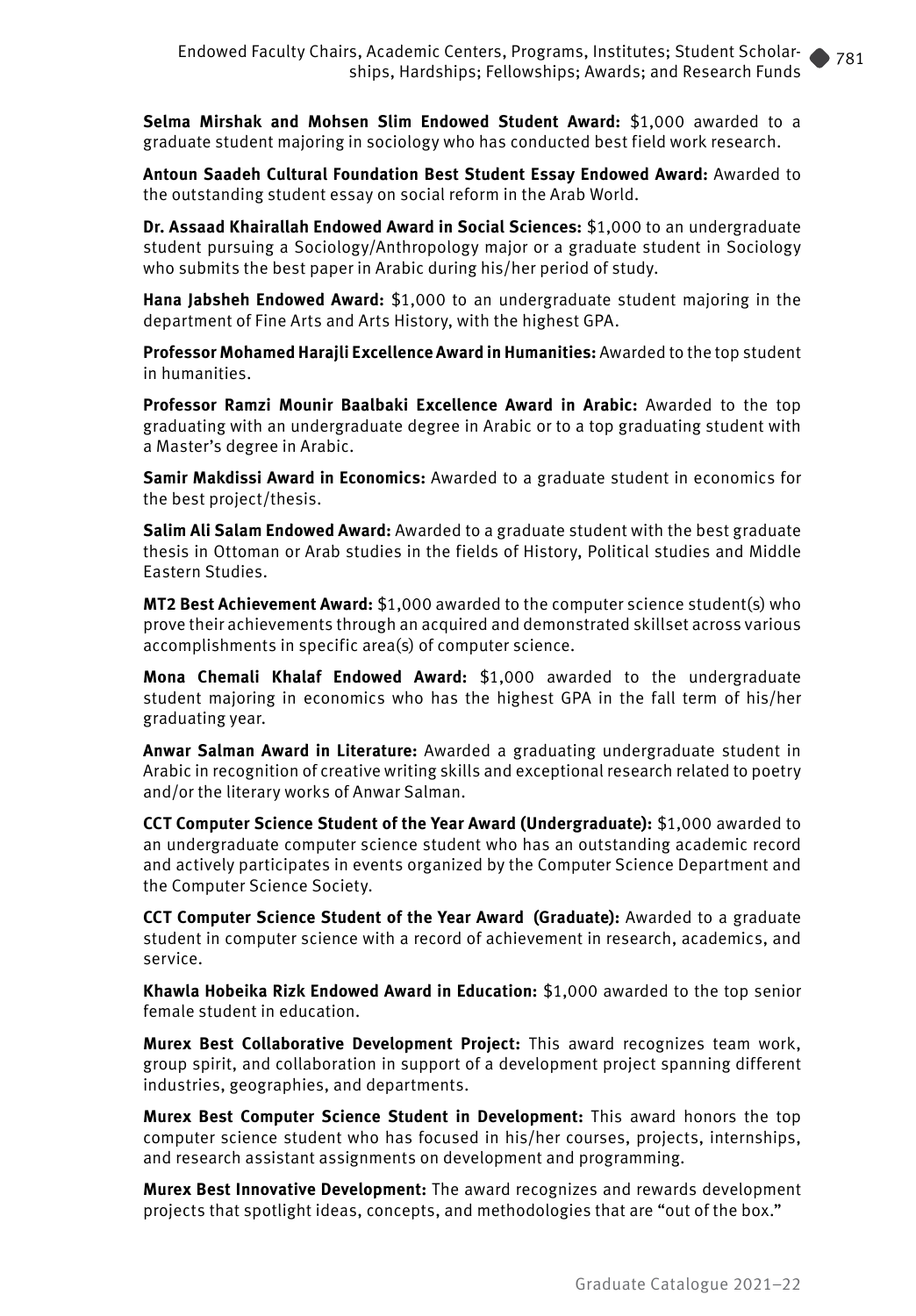**Wadia Noureddin Endowed Award in Biology:** Awarded to a graduating student who demonstrates excellence in his/her academic studies in biology, as well as a mature commitment to a career in the same or related field.

**Burhan and Rabab Baalbaki Award in Elementary Education:** The Burhan and Rabab Baalbaki Award in Elementary Education is conferred on a graduating student in Elementary Education who demonstrates excellence in his/her academic studies.

**Poet Said Fayad Graduate Prize in Literature and Humanities:** Awarded to a graduate student in Arabic who participates in the Al-Abhath Essay Prize competition.

**Samia Abdul Basset Siniora Endowed Award in Education:** awarded to an AUB undergraduate student completing his/her BA in education who has demonstrated a record of academic excellence, a commitment to the education pledge, promote moral and academic excellence, tolerance, inclusivity, and innovation in education, and is on financial aid.

**Haykal Media Award in Arabic:** Awarded to the top graduating student majoring in Arabic with the highest cumulative average during his/her undergraduate studies.

**Randa Azzam Khoury Endowed Award in Education:** Awarded to a graduating education Teaching Diploma (TD) student, with preference to Elementary Education.

#### Maroun Semaan Faculty of Engineering and Architecture

**Abdul Hadi Debs Endowment Award for Academic Excellence:** Awarded to graduating students, preferably at the graduate level, in the FAFS, the FAS and the MSFEA. They are awarded to candidates who have an outstanding academic record.

**Farouk W. Agha Excellence Award:** Awarded to a graduating student with a BE degree in Mechanical or Civil Engineering who accumulated the highest average during her/his period of study at AUB.

**Fawzi W. Azar Award:** Awarded annually toward the tuition of one or more fifth year student(s) in the architecture program of the Maroun Semaan Faculty of Engineering and Architecture based on a project they present in their fourth year that is deemed best by a special jury.

**Dean's Award for Creative Achievement:** Awarded to a student in each of the main programs of the Maroun Semaan Faculty of Engineering and Architecture (architecture, graphic design, civil engineering, computer and communications engineering, electrical engineering, and mechanical engineering) who has demonstrated outstanding creativity in her/his approach to academic work.

**The Distinguished Graduate Award:** Awarded to a graduating student in each of the undergraduate engineering programs of the Maroun Semaan Faculty of Engineering and Architecture (civil engineering, computer and communications engineering, electrical engineering, mechanical engineering) in recognition of outstanding academic achievement, character, and contribution to the faculty throughout her/his tenure in the faculty.

**The Charli S. Korban Awards:** \$1,500 awarded annually to an outstanding undergraduate student and an outstanding graduate student, both majoring in the field of electrical engineering.

**Youssef M. Salam Civil Engineering Excellence Award:** \$1,000 awarded to a graduating student with a BE degree in Civil Engineering who accumulated the highest average during her/his period of study at AUB.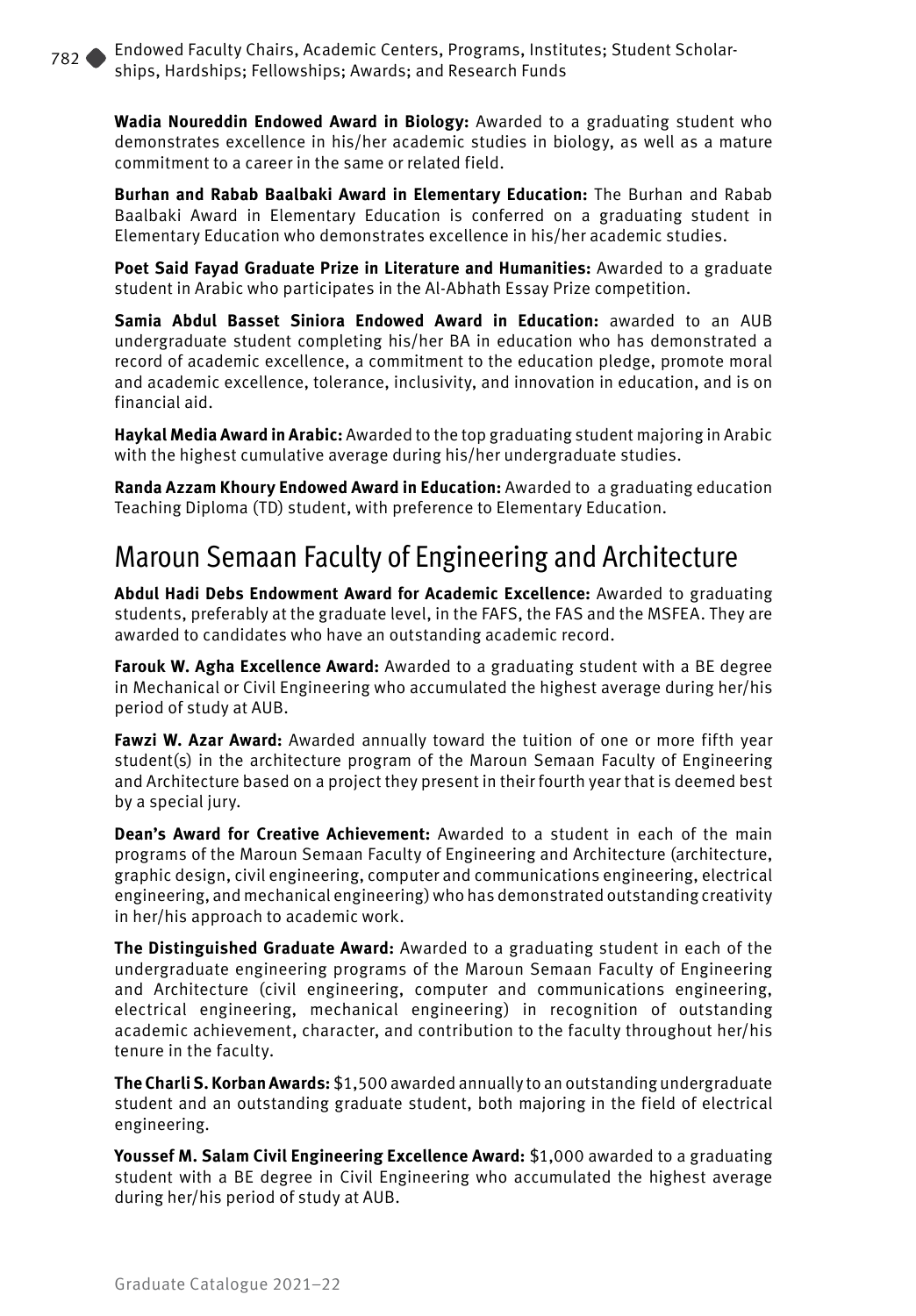**George R. Rais Endowed Architecture Awards:** They are awarded to three students in their third year of studies pursuing a degree in Architecture. Selection is based on best project as determined by the Administrative Committee of the Department of Architecture. The first prize is \$8,000, the second prize is \$5,000, and the third prize is \$3,000.

**The Holcim Endowed Award in MSFEA:** An annual award for the best project at the Department of Civil and Environmental Engineering.

**Hayat Salam Liebich Travel Award in Islamic Architecture:** \$2,000 awarded to a student in his fourth, fifth year or a graduate student of Architecture, to enable research in Islamic architecture as a travel grant.

**Nicolas and Faride Moujaes Student Award in Engineering:** Awarded to graduating student/students who presented the most innovative final year project.

**Mohamad Ali Safieddine Endowed Award for Academic Excellence:** \$1,000 awarded to a graduating student who is receiving financial assistance and has a high academic record, in addition to demonstrating good character as per his/her professors.

**Professor George and Frida Ayoub Endowed Award:** Awarded to students (undergraduate or graduate) in recognition of excellent research in the environmental sciences or environmental engineering.

**Resource Group Entrepreneurship Award:** Awarded to students who present the best project in Cybersecurity or Privacy to support the establishment of a startup.

#### Faculty of Health Sciences

**Kiram Sanioura Memorial Prize in Environmental Health:** A certificate and a prize of \$1000 will be awarded to the graduating student completing his/her undergraduate studies with the highest GPA in the BS in Environmental Health program at the Faculty of Health Sciences.

**Abdelbasset Ahmad Sanioura Memorial Prize in Health Professions:** A certificate and a prize of \$1000 will be awarded to the graduating student completing his/ her undergraduate studies with the highest GPA in one of the disciplines of Health Professions at the Faculty of Health Sciences: Medical Audiology Sciences, Medical Imaging Sciences, or Medical Laboratory Sciences.

**Graduate Academic Achievement Award:** It is a non-cash honorary award in recognition of excellence in academic performance that is awarded to a student in the MPH program and a student in the MS programs.

**MLS Graduate Award:** It is a non-cash honorary award in recognition of excellence in Medical Laboratory skills with good academic performance that is awarded to a senior student in the Medical Laboratory Sciences program.

**Distinguished Graduate Award for Community Service:** It is a non-cash honorary award in recognition of excellence in community service with good academic performance that is awarded to a senior FHS student.

**The Dr. Musa Najib Nimah Endowed Award for Public Health Leadership:** 1000\$ awarded to a graduating student at the graduate level from the Faculty of Health Sciences who exhibits the "spirit" of public health and demonstrates excellent leadership skills and social involvement.

**Dr. Nadim Adib Haddad Endowed Award:** Awarded to a graduate student in the MPH program who has the highest GPA.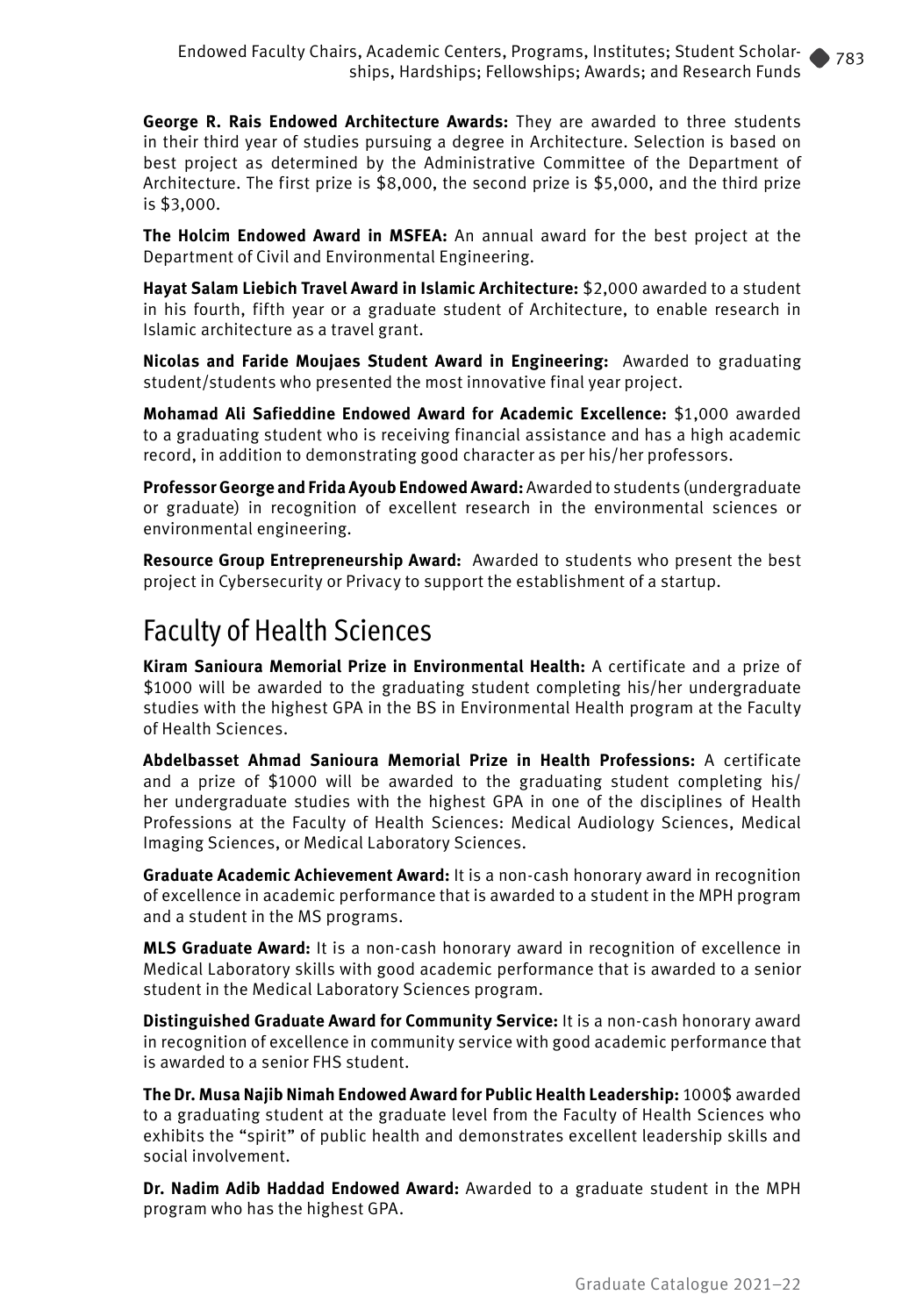#### Faculty of Medicine

**Mrs. Robert J. Lewis Memorial Award:** For the best paper written on neuroscience during each year.

**Franklin Thomas Moore — Ethel Jessup Memorial Prize:** Established by the children and friends of Dr. and Mrs. Franklin T. Moore; awarded to the senior medical student who has shown the highest proficiency in obstetrics and gynecology or, lacking such, in any department, and in the student's personal life a dedication to humanity, a zeal for truth, and a belief in God.

**Dr. Munib Shahid Award:** Given annually to the fourth year medical student demonstrating the best performance in internal medicine and a mature character.

**Nimr Tuqan Memorial Prize in Pathology:** It is in memory of the late Dr. Nimr Tuqan and is to be awarded to the student of Medicine II who excels in her/his work in the Department of Pathology.

**Hatem and Fuadi Moukaddem Award in Medicine:** Awarded to a graduating student majoring in Medicine with top academic achievement and demonstrated dedication to the profession.

**Professor Ziad Salem Endowed Award:** Awarded to a fellow training in oncology.

#### Rafic Hariri School of Nursing

**Janet Jeries Haddadin Nursing Award:** \$1,000 to an undergraduate student with the highest GPA.

#### Suliman S. Olayan School of Business

**Dr. Emile Ghattas Memorial Award:** \$1,000 awarded to the best graduating student in the Bachelor of Business Administration program.

**Aida Sanioura Memorial Prize in Business:** \$1,000 awarded to a top graduate senior from the Suliman S. Olayan School of Business.

**Ali Abdelbasset Sanioura Memorial Prize:** \$1,000 awarded to a senior graduating student studying Business Administration, in good academic standing with team spirit commitment.

**Quantum Communications Award in Business:** Awarded to one or more graduating students in Business with the highest academic achievements.

**Imad and Annelie Baalbaki Award in Marketing:** conferred on a graduating student in Business Administration with track concentration in Marketing and who demonstrates excellence in his/her academic studies.

**Mohamad Ali Safieddine Endowed Award for Entrepreneurship:** \$1,000 awarded to a graduating student who is receiving financial assistance and who demonstrates a strong potential or path towards entrepreneurship and business ownership.

**Gravitas Consultants' HRM Leadership Award:** This award is in recognition of leadership in the field of HRM through active engagement in promoting a positive perception of HR.

**Nada T. Kobeissi Endowed Excellence Award in Management:** Awarded to the top graduating student majoring in Management at AUB's Suliman S. Olayan School of Business. The student should be recipient of financial assistance from the university, and should have the highest GPA as she/he graduates majoring in Management.